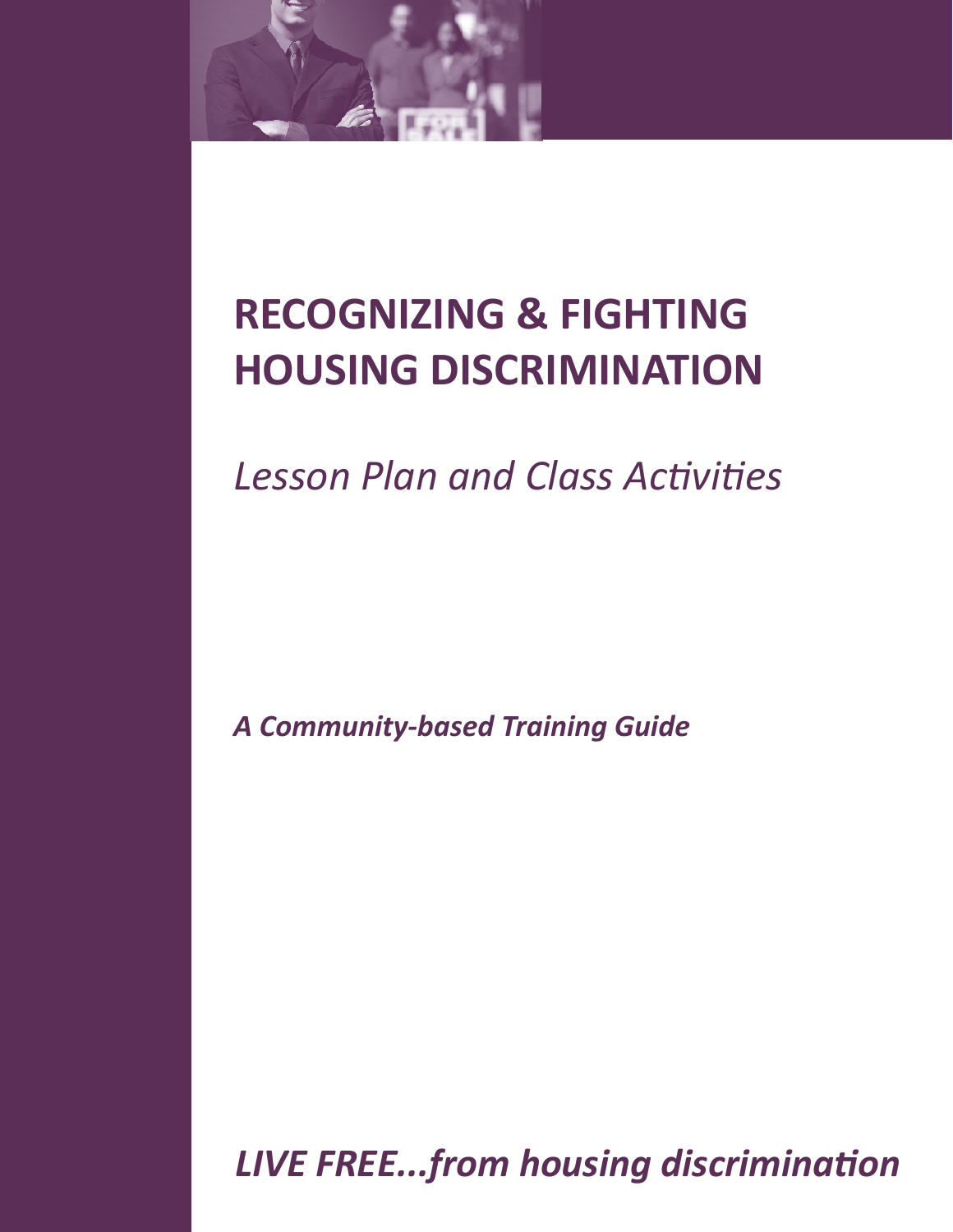# **RECOGNIZING & FIGHTING HOUSING DISCRIMINATION Lesson Plan and Class Activities**

# **A HUD Training Guide**

## **Lesson Purpose:**

To make participants aware that housing discrimination exists and that it is illegal, and to provide them with the knowledge and tools that will enable them to recognize instances of housing discrimination, file a complaint and protect their rights.

## **Lesson Objectives:**

By the end of the lesson, participants will understand:

- what housing discrimination is;
- what laws and agencies protect an individual's fair housing rights;
- which are discriminatory and non-discriminatory reasons for denying housing;
- which specific actions by landlords, property managers, homeowners, real estate sales professionals and others are illegal, and which are not considered discriminatory under the law;
- how to file a housing discrimination complaint;
- what steps are part of the complaint investigation and resolution process; and
- what resources are available to provide fair housing information and assistance.

## **Lesson Duration:**

2½ hours

# **Materials:**

For instructor:

- Brochures:
	- o *Know the Signs of Housing Discrimination*
	- o *Filing a Housing Discrimination Complaint*
- Lesson plan (pages 3-12)
- Resources list (page 13-14)
- Activities (including answer keys) (pages 15-22)
	- o Recognizing Housing Discrimination (case studies) (pages 15-20)
	- o Housing Discrimination Crossword (crossword puzzle) (pages 21-22)
- Evaluation form (page 23)
- Visual teaching aid (PowerPoint presentation with instructor's notes)

Instructor will also need:

- a computer and projector for the PowerPoint presentation (OPTIONAL; PowerPoint slides also can be printed on transparent sheets for use on an overhead projector), and
- an easel and pad, or a whiteboard, and markers.

For participants:

- Brochures:
	- o *Know the Signs of Housing Discrimination*
	- o *Filing a Housing Discrimination Complaint*
- Activities:
	- o Recognizing Housing Discrimination (case studies) (3 pages)
	- o Housing Discrimination Crossword (crossword puzzle) (1 page)
- Resources list (2 pages)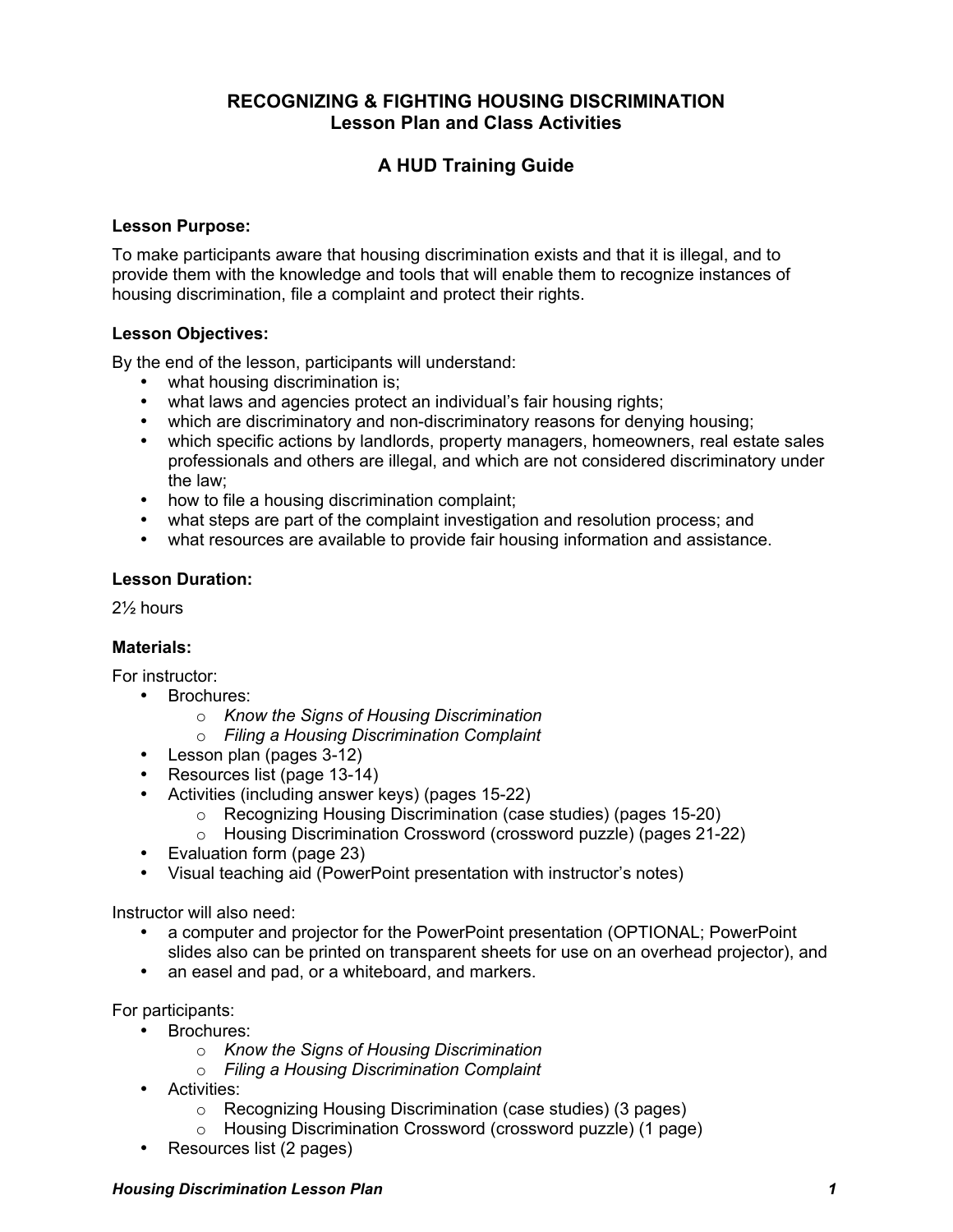- Evaluation form (1 page)
- OPTIONAL: Printout of the PowerPoint presentation

# **Lesson Outline**

- Welcome (5 minutes)
- What Is Housing Discrimination? (5 min)
- The Fair Housing Act (10 min)
- Discrimination in Rental Housing and Real Estate Sales (25 min)
- Protections for Disabled Renters (20 min)
- Activity: Recognizing Housing Discrimination (15 min)<br>• Break (10 min)
- Break (10 min)
- Filing a Housing Discrimination Complaint (10 min)
- The Complaint Investigation and Resolution Process (15 min)
- Fair Housing Resources (5 min)
- Activity: Housing Discrimination Crossword (15 min)
- Questions & Answers (10 min)
- Wrap-up and Evaluation (5 min)





**Consumer Action developed this training under a grant from the U.S. Department of Housing and Urban Development (HUD).** 

*© 2011*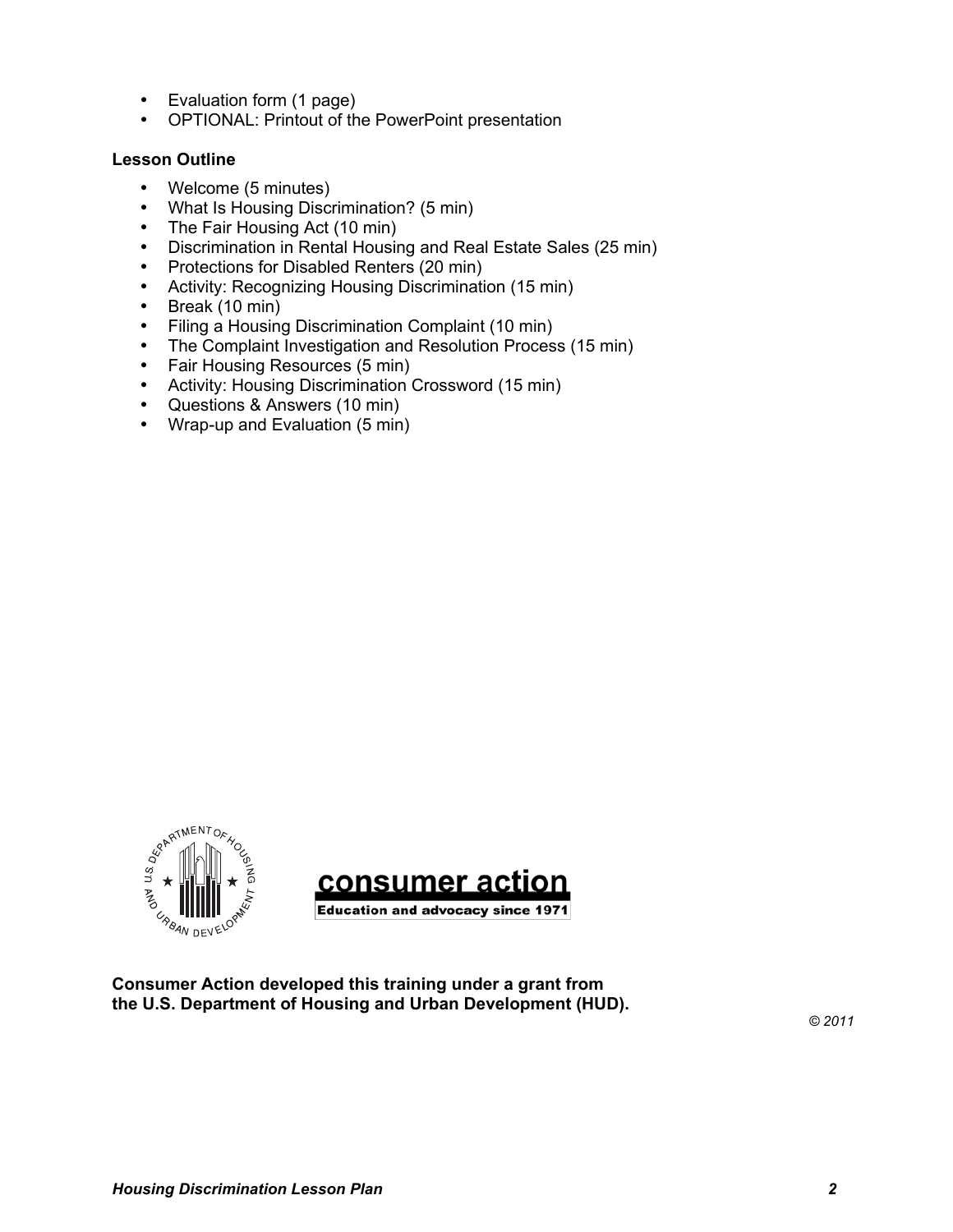## **Instructor's Notes:**

This housing discrimination training module, consisting of two brochures (*Know the Signs of Housing Discrimination* and *Filing a Housing Discrimination Complaint*), a lesson plan that includes class activities, and a PowerPoint presentation, was funded by HUD to be used nationwide by non-profit organizations providing consumer and housing education in their communities.

Before conducting the training, familiarize yourself with the two brochures, the lesson plan (including activities), and the PowerPoint visual teaching aid. *OPTIONAL:* Before the training, research state and local housing laws that apply where the training is being conducted and present those laws at appropriate points in the lesson.

The PowerPoint presentation contains notes for each slide (appearing below the slide when in Normal view or Notes Page view, and inserted into the lesson plan). These notes offer detailed information about the items appearing on the slide. The lesson plan includes indicators so you will know which slide corresponds to each part of the lesson, and when to move to the next one.

*Why Adults Learn*, a PowerPoint training for educators, provides tips for teaching adults and diverse audiences—it will be helpful to you even if you have taught similar courses before. The slide deck is available at the Consumer Action website (http://www.consumeraction.org/outreach/articles/why\_adults\_learn/).

# **Welcome (5 minutes)**

➡**SLIDE #1** (onscreen as participants arrive; direct participants who arrive early to begin reading the two brochures)

Welcome participants. Introduce yourself and present the purpose of the training and the agenda.

Review the contents of participants' packets. Ask the class to take a look inside their packets and make sure they have all the materials needed.

If you have a small group, you can ask individuals to introduce themselves and tell you what they hope to get out of the training. In a larger group, invite volunteers to share their expectations. On your whiteboard or easel pad, jot down some of the specific things participants mention. You can come back to this at the end of the training to make sure you've covered these points. (This activity is designed to serve as a brief icebreaker. It will also give you an idea what participants' expectations and needs are.)

# **What Is Housing Discrimination? (5 minutes)**

**Introduction:** The U.S. enacted the Fair Housing Act (FHA) in 1968.

**Ask***: Why do you think the U.S. needed a law against housing discrimination? Do you think that fair housing laws have put an end to housing discrimination? How many of you know someone who has been a victim of housing discrimination?* (Allow time for responses after each question.)

**Ask:** *How would you define housing discrimination?* (Allow time for responses before revealing the answer on the next slide.)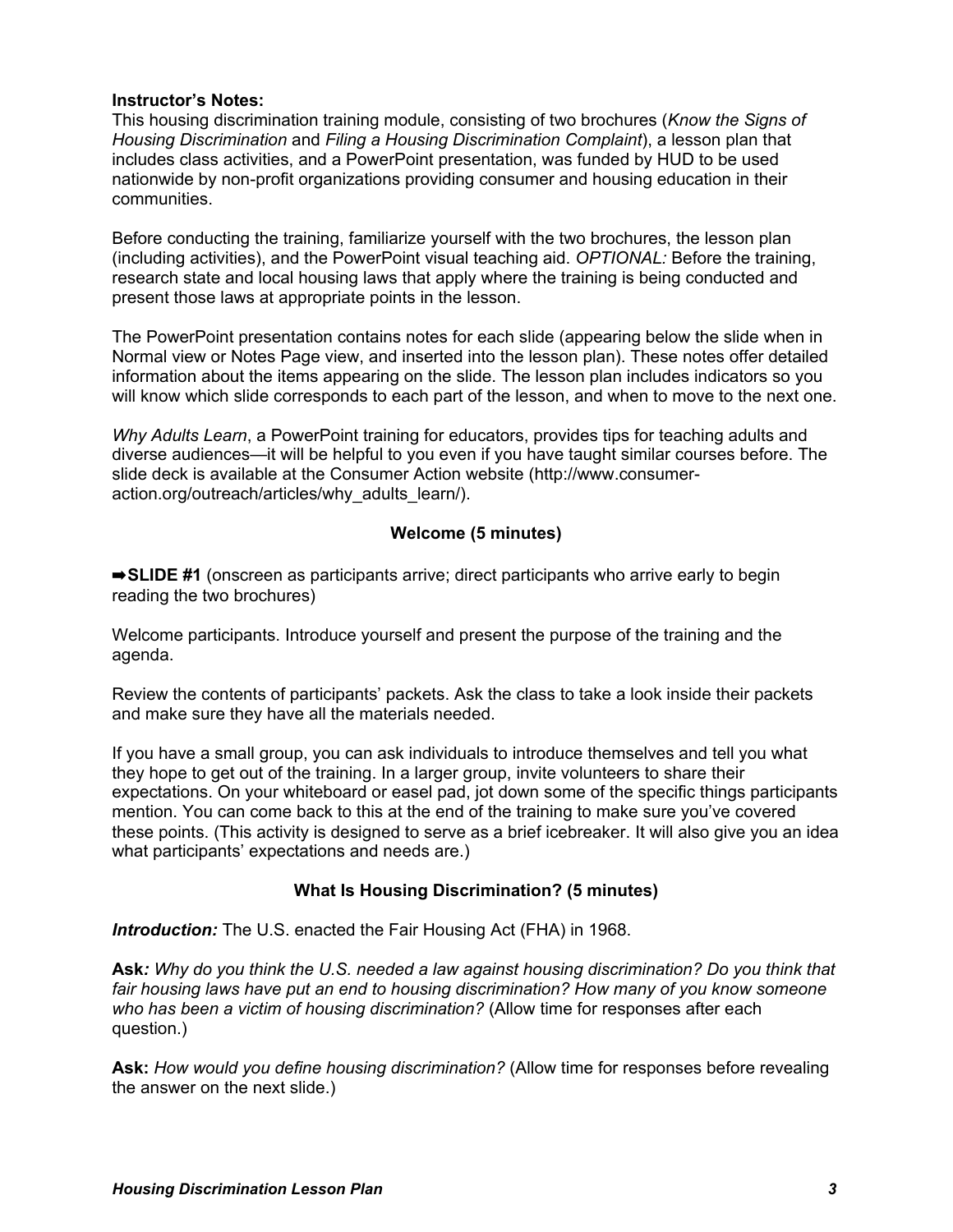## $\Rightarrow$ SLIDE #2

**Read** the definition on the slide or invite one of the class participants to read it aloud.

**Ask:** *Why is it so important to understand what housing discrimination is?* (Allow time for responses before revealing the answer on the next slide.)

#### $\Rightarrow$ SLIDE #3

**Go over** slide bullet points.

## **The Fair Housing Act (10 minutes)**

*Introduction:* Before laws were passed making housing discrimination illegal, landlords, real estate agents and others could do things to prevent certain people from renting, buying or insuring a home that they wanted without ever being punished. The Fair Housing Act protects every person in the U.S., regardless of citizenship, from housing discrimination.

**Ask:** *What types of discrimination does the Fair Housing Act specifically prohibit?* (Allow time for responses before revealing the next slide.)

## $\Rightarrow$ SLIDE #4

**Go over** slide bullet points, referring to slide notes:

- "Protected class" refers to a group of people that are granted specific protection against discrimination. A protected class is identified by the characteristic that the class members have in common, such as race, religion or disability.
- "Familial status" refers to the presence of one or more children under 18 with a parent or other person having legal custody over them. It also includes some others, among them pregnant women, and people arranging an adoption for a child under 18. The prohibition against familial status discrimination does not apply to some housing for older persons (per HOPA, the Housing for Older Persons Act).
- OPTIONAL: If you know that the state or local government where the training is being conducted extends additional or stronger protections than the federal Fair Housing Act, mention that now. Many states have some form of statute that can be invoked to redress discrimination in the sale or rental of housing, and that information can be found at www.hud.gov/fairhousing.

## **Discrimination in Rental Housing and Real Estate Sales (25 minutes)**

*Introduction:* Housing discrimination can take many forms. There is obvious discrimination, and then there are acts of discrimination that are much more subtle. In fact, some hopeful buyers and renters may not even realize they've been treated unfairly.

**Ask:** *What sorts of actions related to rental housing do you think are discriminatory—and illegal—under the Fair Housing Act?* (Allow time for responses before revealing the answers on the next slide. Jot down learners' responses on your whiteboard or easel pad.)

(See the "Know the Signs of Housing Discrimination" brochure for more information on the material covered in slides 5 through 16.)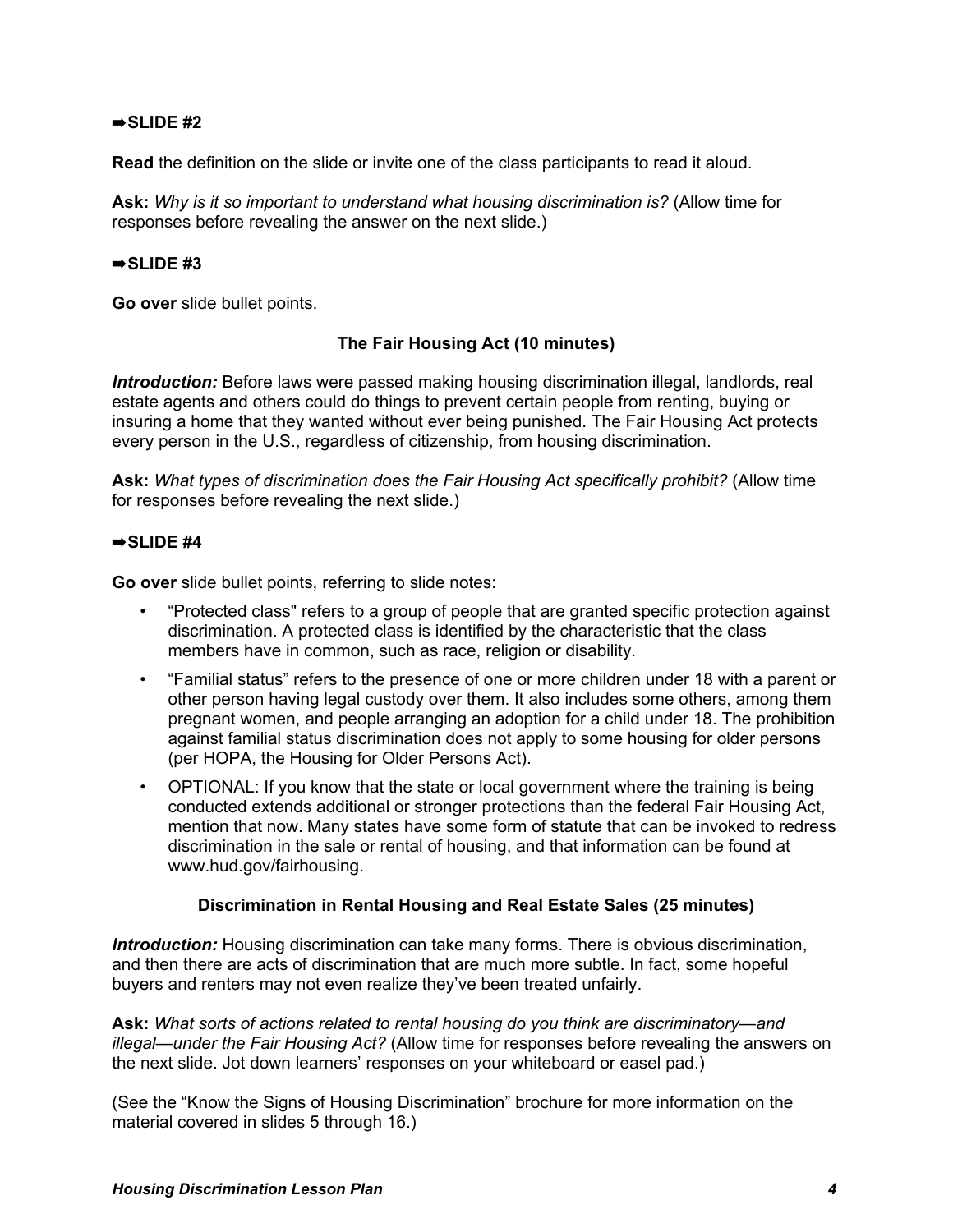## $\Rightarrow$ SLIDE #5

**Go over** slide bullet points giving "Rental Discrimination Examples." Refer to slide notes for these examples to share with the class:

Because someone is a member of a protected class:

- Example: telling one renter the apartment is not available, and then renting it to someone else.
- Example: charging one renter a higher security deposit or monthly rent than another renter.
- Example: ignoring a call from a prospective renter because he or she has an accent.

**Ask:** *What sorts of actions related to home sales do you think are discriminatory—and illegal under the Fair Housing Act?* (Allow time for responses before revealing the answers on the next slide. Jot down learners' responses on your whiteboard or easel pad.)

## $\Rightarrow$ SLIDE #6

**Go over** slide bullet points giving "Real Estate Discrimination Examples." Refer to slide notes for these examples to share with the class:

Because someone is a member of a protected class:

- Example: telling one buyer that the home price is higher than it is.
- Example: not telling a prospective minority buyer who can afford a \$200,000 property about a property listed for \$195,000 in a predominantly white neighborhood.
- Example: rescheduling the appointment to show a minority family a particular home in a predominantly white neighborhood because the real estate agent knows that a white buyer will be making an offer on the house within a week or so.
- Example: showing a minority buyer only homes in a particular, segregated neighborhood rather than showing homes in all neighborhoods that fit the buyer's budget and criteria, or telling the buyer that you don't think s/he should view properties in a certain area because s/he wouldn't "feel at home" there (in other words, s/he does not fit in with the current population).
- Example: rejecting an offer (through a real estate agent) without providing any reason or making any attempt to make a counteroffer.

## ➡**SLIDE #7**

**Go over** slide bullet points for "Also Discriminatory and Illegal." Refer to slide notes for these examples to share with the class:

If done because of protected class status:

- A discriminatory ad would be, for example, one that states the property is in a white neighborhood, or that children aren't allowed (unless it satisfies all applicable HOPA requirements).
- Blockbusting refers to attempts, for profit, to scare homeowners into selling their homes or getting tenants to vacate their rentals by telling them that members of a protected class are moving into the area.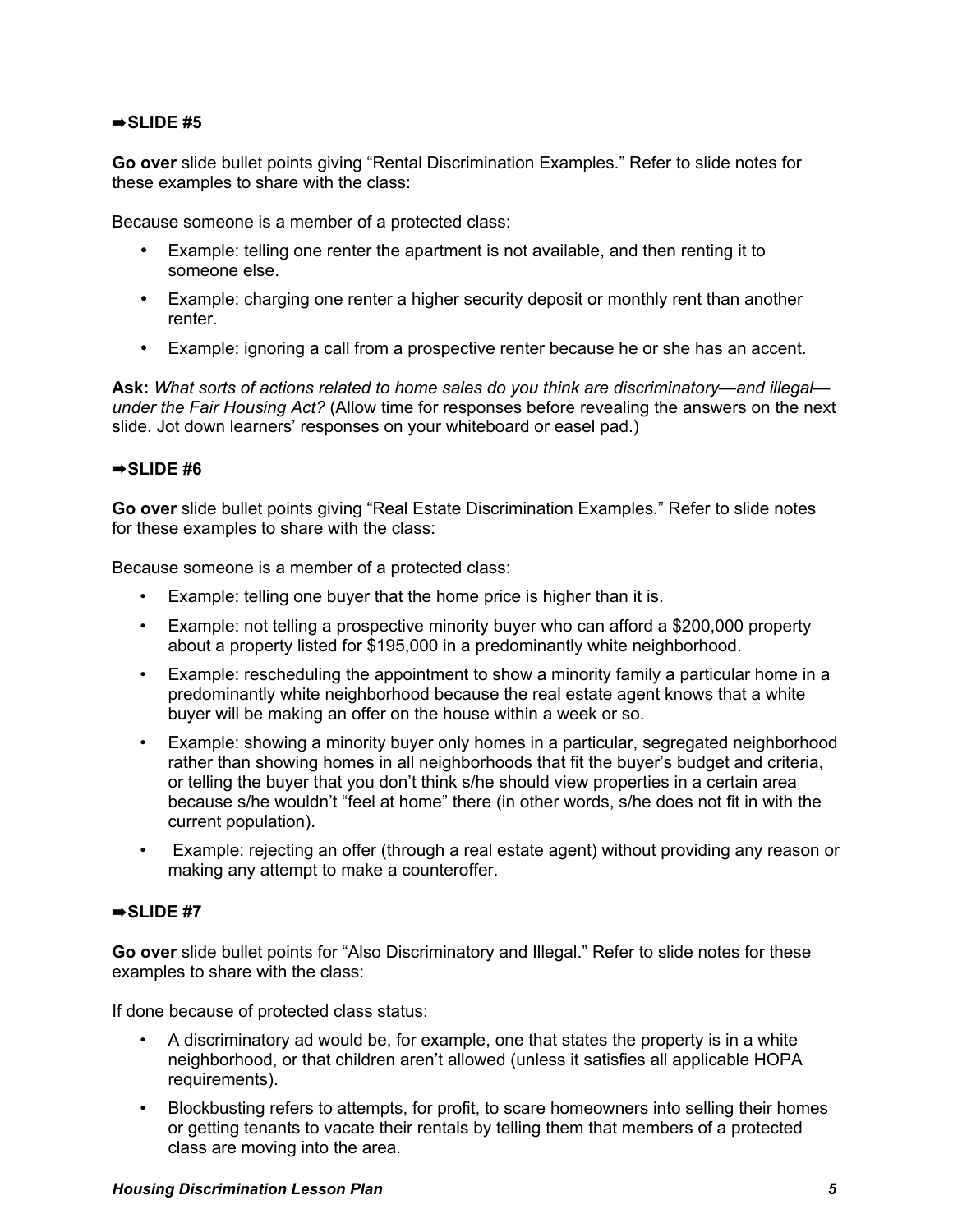- An example of a discriminatory zoning law is one that arbitrarily limits the number of people who can live in the home to discourage the opening of group homes for the disabled.
- Coercion, intimidation, threats or interference aimed at preventing others from exercising and enjoying their fair housing rights.
- This includes any sort of threat or intimidation against a prospective buyer or renter filing a discrimination complaint or against anyone helping someone file a complaint.

**Before revealing** the next slide, explain that the Fair Housing Act does not apply in every situation, on every property. There are some exemptions (exceptions to the rules). While those situations or actions may seem discriminatory, they are not illegal under the FHA. However, your state or municipality may have laws in place that prohibit some practices permitted by the FHA. (OPTIONAL: Mention specific state or local laws that limit FHA exemptions.)

# $\Rightarrow$ SLIDE #8

**Go over** slide bullet points, referring to slide notes:

- The Housing for Older Persons Act (HOPA) makes certain housing for older persons exempt from the FHA's prohibition against discrimination on the basis of familial status.
- Discriminatory ads are illegal even when advertising certain properties otherwise exempt from the Fair Housing Act.

**Before revealing** the next slide, explain that acts of housing discrimination are not limited to homeowners, landlords, real estate professionals or property managers. Those who control the money and insurance needed to buy a home can also be liable for housing discrimination.

**Ask:** *What sorts of actions related to mortgage lending and insurance do you think are discriminatory—and illegal—under the Fair Housing Act?* (Allow time for responses before revealing the answers on the next slide. Jot down learners' responses on your whiteboard or easel pad.)

## $\Rightarrow$ SLIDE #9

**Go over** slide bullet points giving "Mortgage Discrimination Examples." Refer to slide notes for these examples to share with the class:

Because someone is a member of a protected class:

- Example: requiring three years of tax returns for one borrower and only two for another, or judging work history with current employer as being insufficient even though it may only be one or two months shorter than another applicant's work history.
- Example: appraising a home for less than it actually is worth. (Since a home must appraise for at least the amount of the sale price before a lender will make a loan on the property, a low appraisal may make it impossible for the buyer to get a mortgage on the house the borrower wants.)
- Example: charging one loan applicant a higher interest rate or fees than another, or offering certain loan products to some applicants and not to others, even though the buyers are similarly qualified.
- Example: turning down a qualified mortgage applicant seeking to buy a home in a neighborhood with a high concentration of protected class members.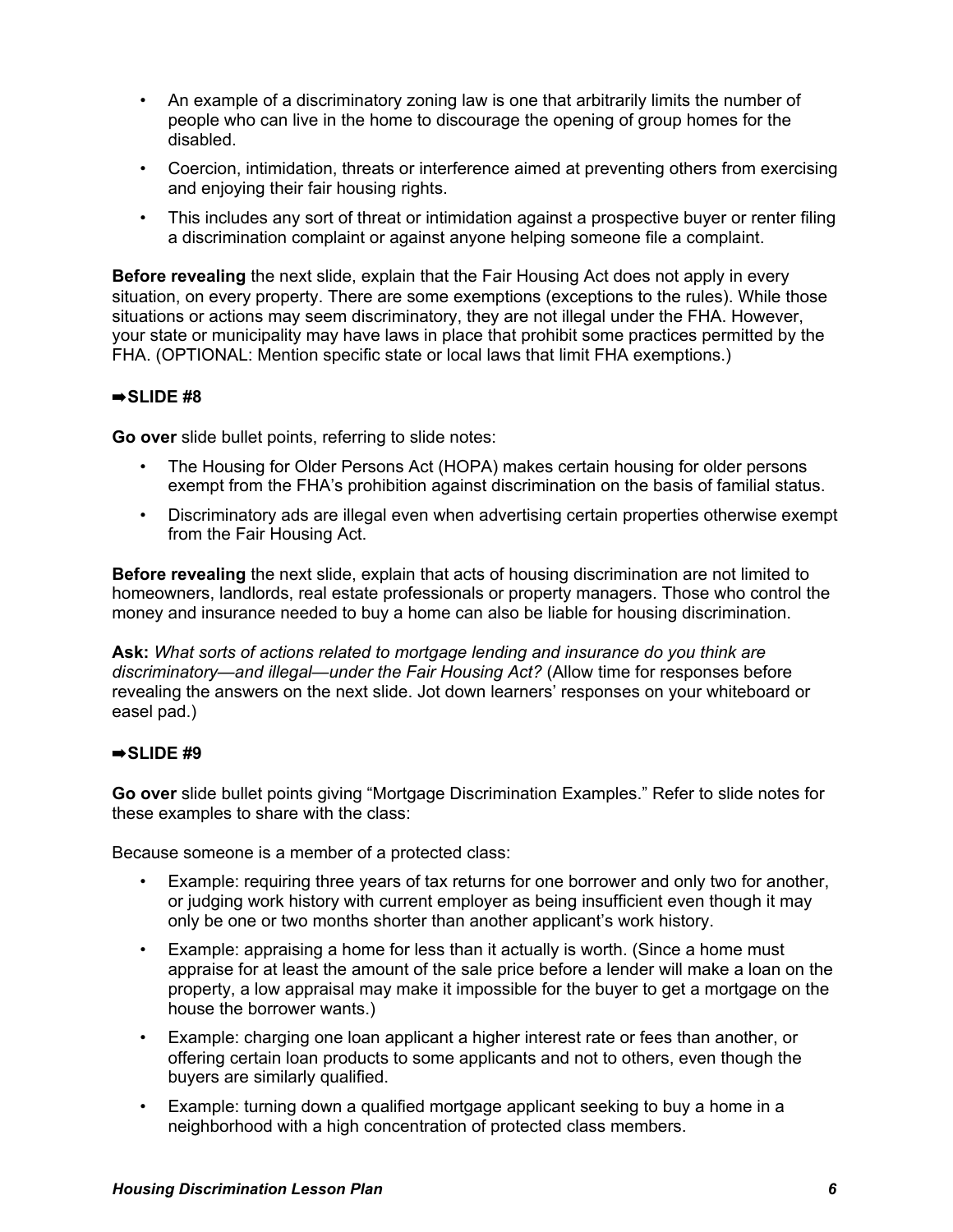## ➡**SLIDE #10**

**Go over** slide bullet points giving "Home Insurance Discrimination Examples." Refer to slide notes for these examples to share with the class:

Because someone is a member of a protected class:

- Example: ignoring calls or other requests for insurance because the home is in a neighborhood with a high concentration of protected class members or the homeowner/buyer is a member of a protected class.
- Example: consistently rejecting the insurance applications of buyers in a particular neighborhood with a high concentration of protected class members. (NOTE: If a mortgage borrower cannot get homeowners insurance, the lender will not grant the loan.)
- Example: charging a higher premium on policies purchased by minority homeowners than that being charged for similar policies bought by white homeowners.

Before revealing the next slide, explain that being turned down for a rental, mortgage loan or insurance is not necessarily or always a sign of discrimination.

## ➡**SLIDE #11**

**Read** the slide text.

# **Protections for Disabled Renters (20 minutes)**

*Introduction:* The Fair Housing Act not only makes discrimination against disabled renters and buyers illegal, it requires landlords and others to make an effort to ensure that certain housing units meet the needs of disabled tenants by permitting certain physical alterations to the property, which are called reasonable modifications; making certain exceptions to resident rules, policies, practices or services, which are called reasonable accommodations; and by requiring covered multifamily dwellings to be designed according to the FHA's accessibility requirements.

# ➡**SLIDE #12**

**Go over** slide bullet points, referring to the slide note:

• Builders, developers, architects, property managers, municipalities, homeowners' associations and others involved in providing residential housing may be required to *make* certain accommodations and *permit* certain modifications.

**Ask:** *What are some physical changes to a home a disabled tenant might need as a reasonable modification?* (If necessary, prompt participants with examples like installing a wheelchair ramp or lowering the height of the thermostat. Allow time for responses before revealing the next slide. Jot down learners' responses on your whiteboard or easel pad.)

## ➡**SLIDE #13**

**Go over** slide bullet points, referring to slide notes:

• Reasonable modifications are physical alterations to the property (for example, installing a wheelchair ramp, or grab bars in the shower/bath) necessary for the tenant to live there. Under the law, these physical changes may be necessary in the private living space and/or the public/common use areas.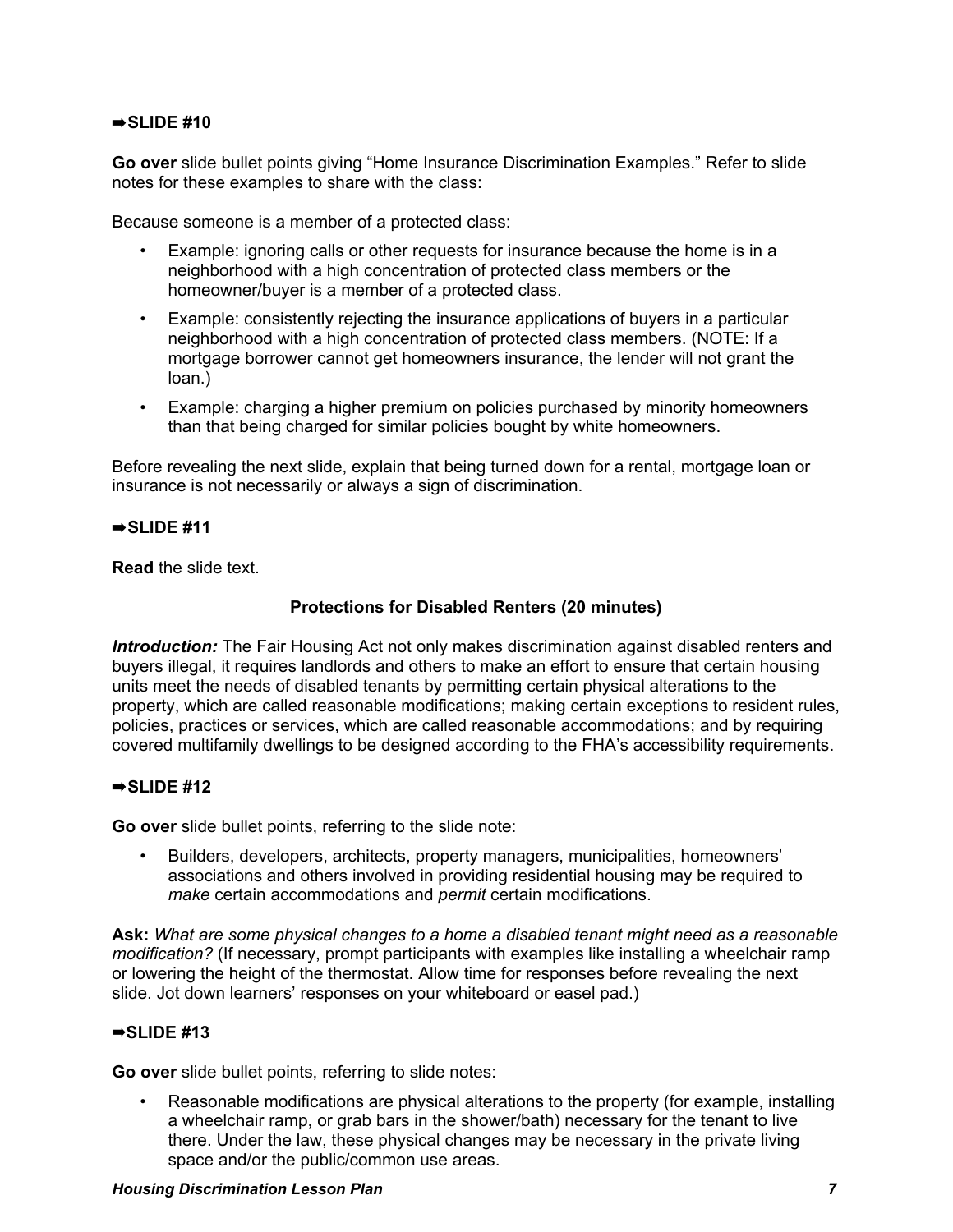- Under the FHA, the tenant is responsible for paying for the modifications. In many cases, the landlord has the right to allow modifications only if the tenant agrees to return the home to its original state upon moving out.
- For example, a person in a wheelchair could need a ramp to access the entrance to the unit. A person who is hearing impaired may need a doorbell that flashes a light inside the unit.
- A wheelchair ramp into the unit is an example of a reasonable modification. Requesting that an elevator be installed in the building would normally constitute a fundamental alternation to the property and thus would not be reasonable. What qualifies as reasonable must be decided on a case-by-case basis.
- It's best to request a modification in writing. You cannot be evicted for making a request.

**Ask:** *What are some changes a disabled resident might need to a landlord's rules?* (If necessary, prompt participants with examples like allowing a guide dog in a no-pets building or providing a reserved parking space near the home's entrance. Allow time for responses before revealing the next slide. Jot down learners' responses on your whiteboard or easel pad.)

## ➡**SLIDE #14**

**Go over** slide bullet points, referring to slide notes:

- Accommodations are exemptions from resident rules (for example, allowing a blind tenant to keep a seeing-eye dog in a no-pets building) required for full use and enjoyment of the home. Accommodations are paid for by the housing provider (though there may, in fact, be no cost).
- For example, someone who is blind could request permission to keep a guide dog in a no-pets building. Someone in a wheelchair could request a reserved parking space near the home's entrance.
- What qualifies as reasonable must be decided on a case-by-case basis.
- It's best to request an accommodation in writing. You can't be evicted for making a request.

Before revealing the next slide, explain that "accessibility" is a broad term that refers to providing disabled people with the same opportunities and choices as non-disabled people. In housing, accessibility refers to making both the living spaces and the common, or public, areas usable and comfortable to disabled residents.

## ➡**SLIDE #15**

**Go over** slide bullet points.

## ➡**SLIDE #16**

**Go over** slide bullet points.

## **Activity: Recognizing Housing Discrimination (15 minutes)**

## ➡**SLIDE #17**

*Introduction:* This exercise will prepare you to recognize when you or someone you know has been a victim of housing discrimination.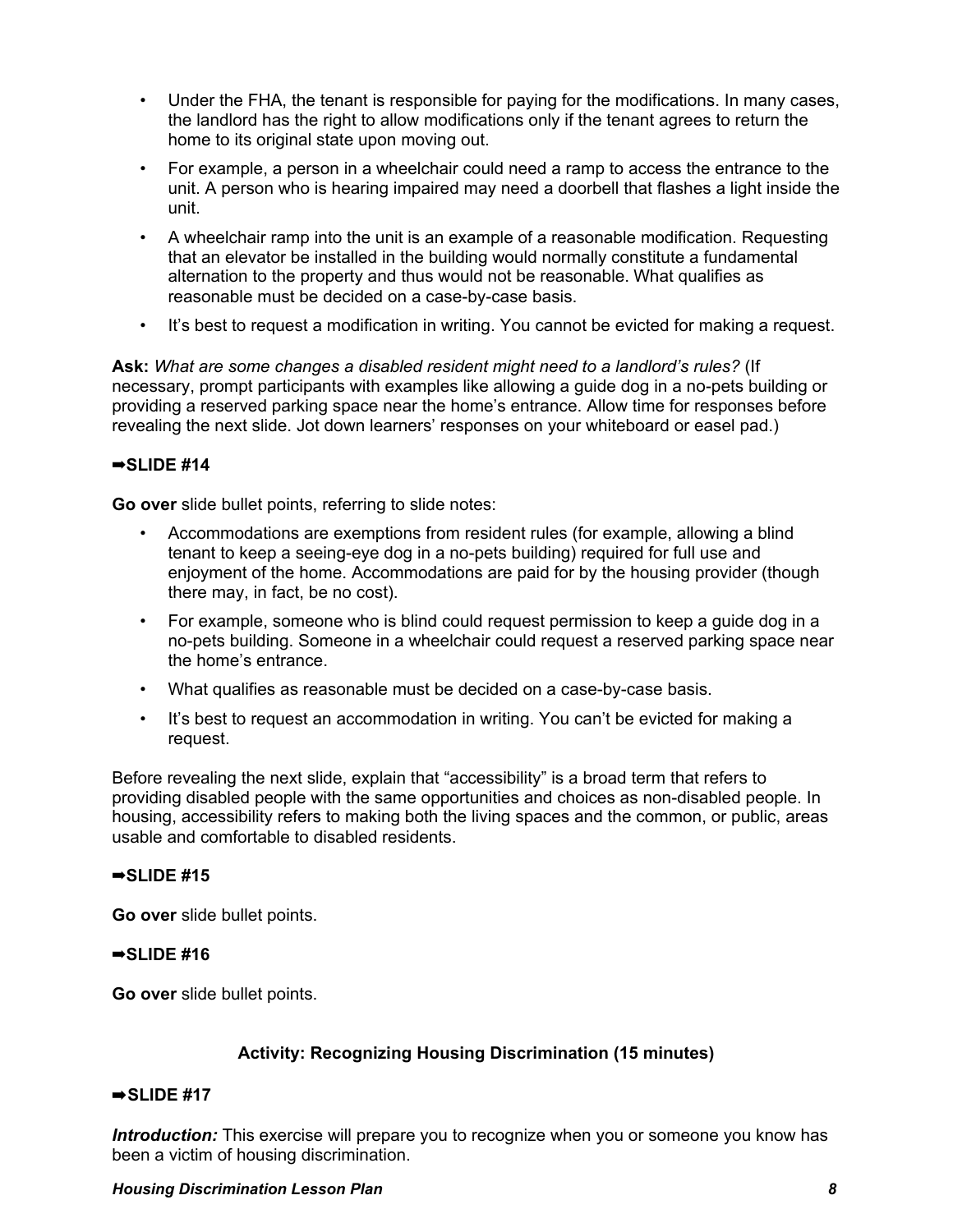During this activity, you will analyze various scenarios and determine whether or not discrimination has taken place. If it has, explain which action(s) violated the FHA and why. If it hasn't, explain why the landlord, property manager, real estate agent, lender or insurance agent did not violate the FHA.

Direct participants to remove the *Housing Discrimination Case Studies* activity worksheet from their packets.

**OPTION 1** (group exercise; ideal for larger classes):

- Break the class into smaller groups of three to five participants and divide the case studies evenly among the groups. Each group will be responsible for only those case studies you have assigned them.
- Allow 5-10 minutes for teams to complete the exercise, basing their answers on what they have learned so far.
- After time is up, ask for a volunteer from each group to share his or her group's work with the class.
- Refer to the "Key to Housing Discrimination Case Studies Activity" for quidance and key points. Encourage discussion.

**OPTION 2** (individual exercise; ideal for classes of fewer than 12 participants):

- Put up two signs (or two easels and whiteboards) on opposite sides of the room. Write "Illegal" on one sign and "Legal" on the other.
- Read the first case study aloud. Ask participants to go to the side of the room with the "Legal" sign if they think that no discrimination in violation of the FHA has taken place in the scenario, or to the side of the room with the "Illegal" sign if they think that the scenario describes a violation of the FHA. Ask both groups (Legal and Illegal) to defend their positions (i.e., explain why they think the case study describes a situation that does or does not constitute a violation of the FHA).
- After you have discussed the first case study, repeat the exercise for the next case study, and so on.

# **Break (10 minutes)**

Announce a ten-minute break. Be prepared to direct participants to restrooms, water fountains, snack machines, etc.

# **Filing a Housing Discrimination Complaint (10 minutes)**

*Introduction:* Housing discrimination is not as uncommon as it should be: Despite laws against unfair treatment, many cases of housing discrimination still occur each year.

**Ask:** *What would you do if you were a victim of housing discrimination?* (Allow a moment or two for responses.)

You do not have to simply accept being a victim of discrimination. If you believe your Fair Housing Act rights have been violated, you can file a complaint.

(See the "Filing a Housing Discrimination Complaint" brochure for more information on the material being covered in slides 18 through 20.)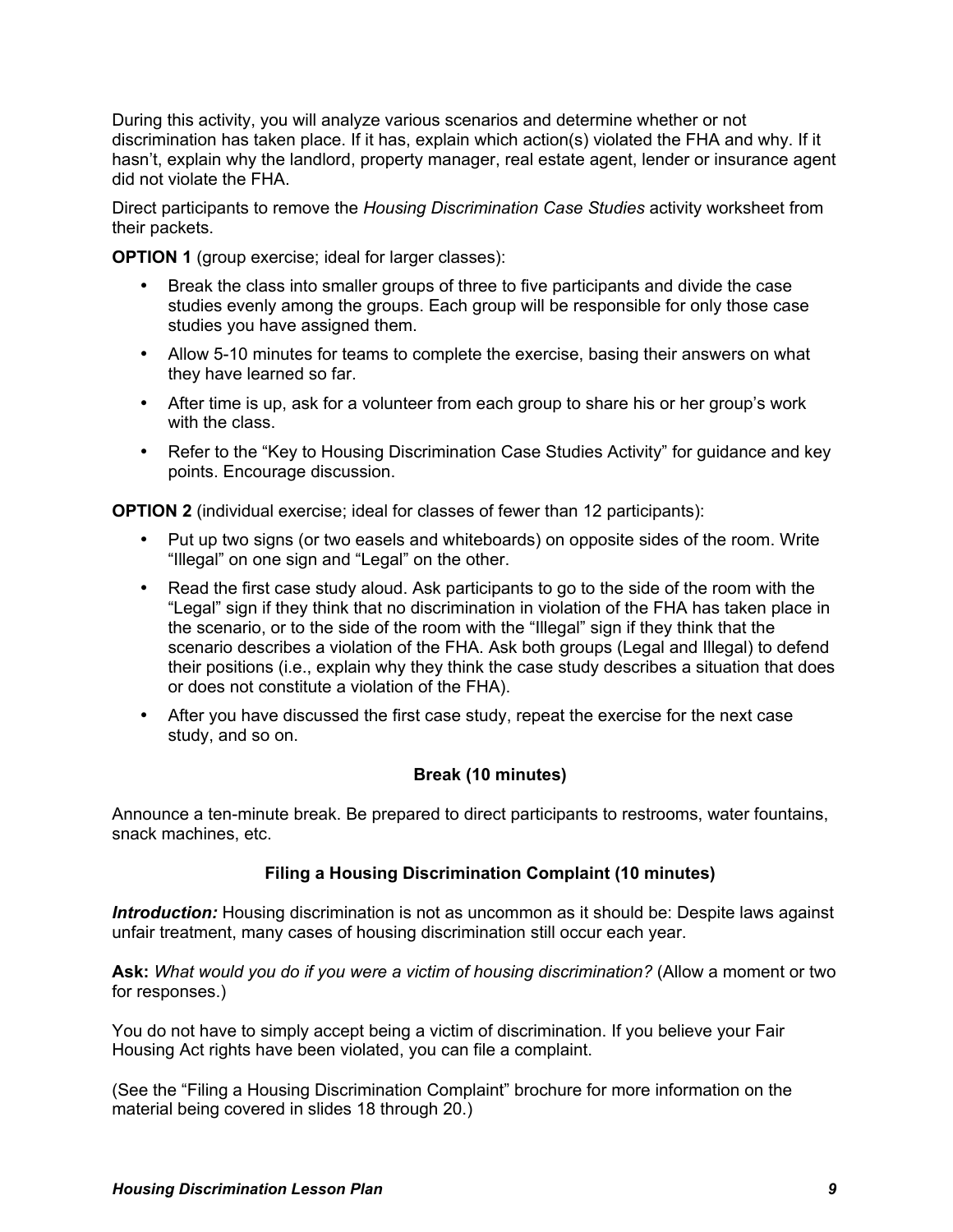# ➡**SLIDE #18**

**Go over** slide bullet points, referring to slide notes:

- The U.S. Department of Housing and Urban Development is responsible for enforcing the FHA. The main HUD office is in Washington, D.C. There are 10 regional HUD offices that investigate complaints for residents in those regions. (Participants will find HUD contact information in the two housing discrimination brochures and on the fair housing resources list included in their packets.)
- HUD accepts complaints online, by mail or by phone.
- When filing a complaint, be as accurate as possible. If you have witnesses, be sure to have their names and contact information available, too.
- Although complaints are accepted for one year from the date the discrimination occurred or terminated, it's best to file the complaint as soon as possible after the incident occurs. If immediate action must be taken to avoid the loss of housing, HUD can authorize the attorney general to go to court to prevent a sale or rental until the complaint has been investigated. HUD may take these steps only if irreparable harm is likely to occur without the government's intervention and if there is substantial evidence that a Fair Housing Act violation occurred.

# **The Complaint Investigation and Resolution Process (15 minutes)**

*Introduction:* Once you file a complaint, there are a few different paths it can take on its way to a resolution. At some points in the process, the decision will be yours as to which route to take.

# ➡**SLIDE #19**

**Go over** slide bullet points, referring to slide notes:

- HUD and the state and local enforcement agencies that administer laws substantially equivalent to the FHA to which HUD refers complaints (Fair Housing Assistance Programs, or FHAPs) all investigate housing discrimination complaints at no charge to complainants.
- Many state and local fair housing laws provide some additional or stronger protections (for example, against sexual preference or age discrimination) than those provided under the FHA. If HUD refers your complaint to an FHAP for processing, it will promptly notify you.
- HUD or the FHAP will try to reach an agreement (conciliation) between you and the other party to resolve the allegations in the complaint. If an agreement is reached, it is legally binding, and the investigation is over.
- If conciliation fails, the agency's next step is to determine if there is reasonable cause to believe that discrimination in violation of the FHA has occurred or is about to occur. To do so, the agency will gather all relevant documents and interview the parties and all other relevant witnesses. You will be notified as to whether the agency finds reasonable cause that discrimination took place. If it does, it will issue a Charge of Discrimination.

# ➡**SLIDE #20**

**Go over** slide bullet points, referring to slide notes:

• In cases handled by HUD, an administrative hearing will begin before an administrative law judge (ALJ) within 120 days of HUD's Charge of Discrimination. Both you and the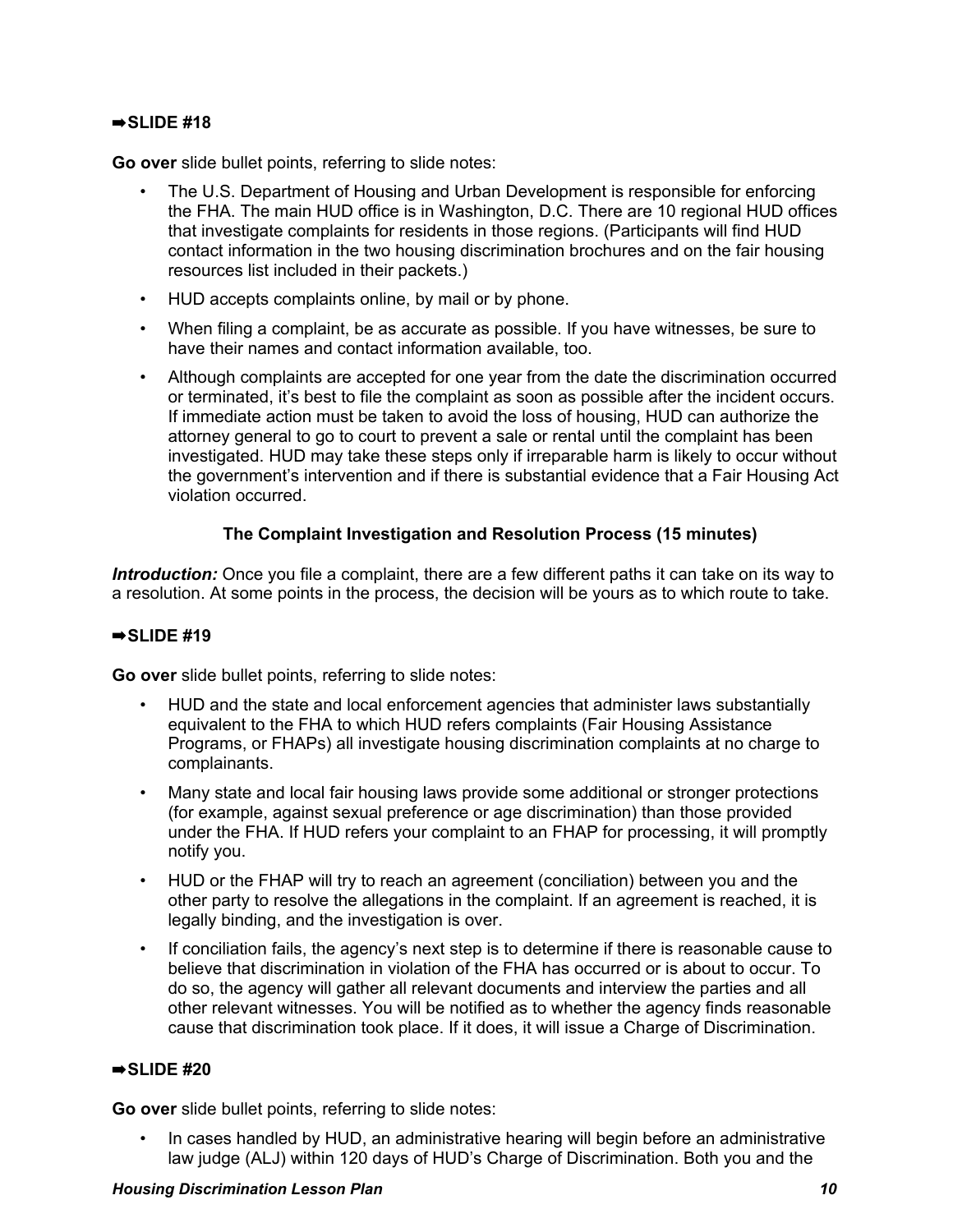respondent (the person you have made the complaint against) have the right, within 20 days, to elect to have the Charge heard in Federal District Court instead of by an ALJ.

- Whether your Charge is heard by an ALJ or in Federal District Court, there is no cost to you, the complainant.
- During the administrative hearing, each side presents evidence and testimony from witnesses. If discrimination is found, the judge can order the other party to pay you damages (money) for the actual harm that was suffered due to the discrimination, provide relief (such as allowing you to buy or rent the property), pay your attorney's fees, and pay a civil penalty. He/she cannot award punitive damages (money paid to you, the victim, as punishment for discriminating above and beyond what is needed to fully compensate you for your injuries).
- If you or the respondent instead choose(s) to have the case heard in Federal District Court, the U.S. Department of Justice will prosecute the case at no cost to you. The Federal District Court can award punitive damages.
- If one of the parties to the case does not like the outcome of the case, it can appeal the decision—in other words, bring the case to a higher level in the agency (if it was heard by an ALJ) or in court and ask to have the decision reversed or modified.
- You can bring a separate civil lawsuit, at your own expense, in Federal District Court even if you have filed a complaint with HUD, provided that you have not signed a conciliation agreement or an ALJ has not begun an administrative hearing on your HUD complaint.

# **Fair Housing Resources (5 minutes)**

*Introduction:* In addition to HUD, there are many other resources to help you if you believe you may be a victim of housing discrimination. Using these resources, you can learn more about fair housing protections available under your state or local law, determine whether you have "reasonable cause" to file a formal complaint and find legal representation if you need it.

# ➡**SLIDE #21**

Direct participants to remove the fair housing resources list from their folders.

**Go over** slide bullet points, referring to slide notes:

- HUD is responsible for enforcing the FHA. HUD has ten regional offices that process housing discrimination complaints in their service areas. Contact information appears in the fair housing brochures included in participants' packets and on the resources list included with this lesson plan (also inserted in participants' packets).
- State and local government fair housing agencies can provide guidance and information about state or local fair housing laws, which may offer additional protections (against discrimination based on, for example, sexual preference, marital status and/or age). Look for the phone numbers in the state and local government sections of your phone directory, under "housing." You may also find agencies listed at HUD.gov (http://portal.hud.gov/hudportal/HUD?src=/program\_offices/fair\_housing\_equal\_opp/partne rs/FHAP/agencies) and on various private fair housing websites. Or, do an online search for the name of your city and state along with the words "fair housing."
- There are many private fair housing groups across the nation. Local HUD offices can direct you to a fair housing assistance program near you. Check the resources list included with this lesson plan and inserted in participants' packets.
- If you cannot afford to hire an attorney, seek assistance from your local fair housing

## *Housing Discrimination Lesson Plan 11*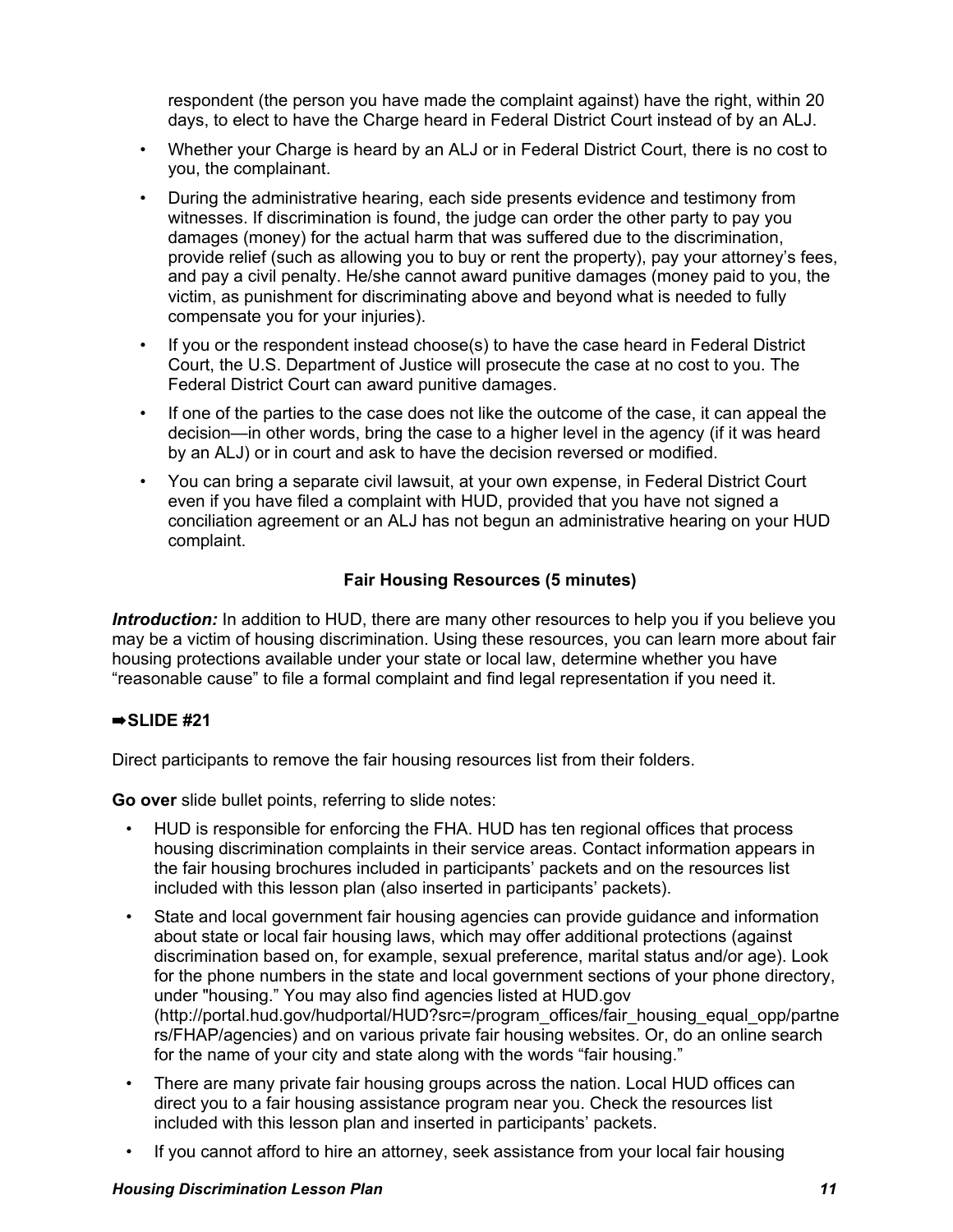organization or legal aid society. Legal aid organizations exist in many communities to provide low-income people with free (pro bono) legal counsel. It's important that any attorney who represents you have experience with housing discrimination cases.

# **Activity: Housing Discrimination Crossword (15 minutes)**

# ➡**SLIDE #22**

*Introduction:* This exercise gives you the opportunity to review key terms, concepts and resources you've learned about during today's training.

During this activity, you and a few of your fellow learners will work together to complete the crossword puzzle as quickly as you can.

- Direct learners to remove the *Housing Discrimination Crossword* puzzle from their packets.
- Break the class into smaller groups (the number of groups you choose to have depends on the size of the class). Have each group choose one person to fill out a single puzzle worksheet with the answers provided by the team members.
- Have the first team to finish the puzzle stand up and read out all the answers. (You can award a prize, such as a bag of candy, pens, notepads, etc., if you choose.)
- Refer to the crossword puzzle key for the correctly completed puzzle.

## **Questions & Answers (10 minutes)**

Open the floor to questions.

# **Wrap-up and Evaluation (5 minutes)**

## ➡**SLIDE #23**

Congratulate learners on their participation in the class and wish them success. Thank them for attending and ask them to fill out the evaluation form and leave it on a table or in a large envelope you provide. If you will be conducting other trainings at a specific future time, announce that now and encourage learners to attend.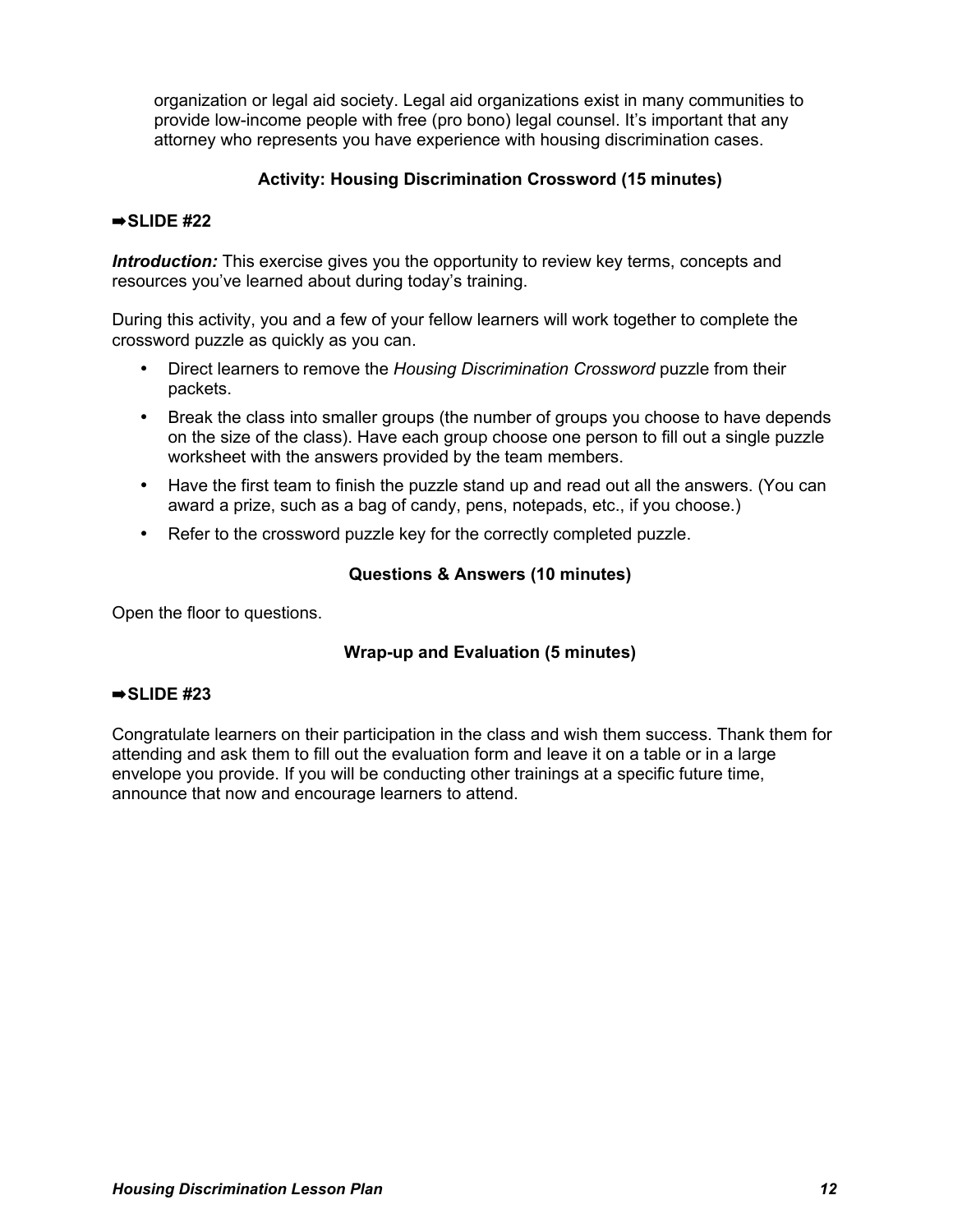# **HUD Fair Housing Resources**

## **U.S. Department of Housing and Urban Development (HUD)**

www.hud.gov

*HUD is responsible for enforcing the FHA and for implementing national policy and programs that address housing needs nationwide.*

## **HUD Office of Fair Housing and Equal Opportunity**

http://www.hud.gov/fairhousing

# **HUD Housing Discrimination Hotline**

Email: fheo\_webmanager@hud.gov 800-669-9777 / TTY: 800-927-9275

## **HUD Fair Housing Regional Offices**

http://portal.hud.gov/hudportal/HUD?src=/program\_offices/fair\_housing\_equal\_opp/aboutfheo/fh hubs

• Boston Regional Office of FHEO (serving Connecticut, Maine, Massachusetts, New Hampshire, Rhode Island and Vermont):

Thomas P. O'Neill, Jr. Federal Building 10 Causeway Street, Room 321 Boston, Massachusetts 02222-1092 800-827-5005 or 617-0994-8300 / TTY: 617-565-5453

• New York Regional Office of FHEO (serving New Jersey and New York):

26 Federal Plaza, Room 3532 New York, New York 10278-0068 800-496-4294 or 212-542-7519 / TTY: 212-264-0927

• Philadelphia Regional Office of FHEO (serving Delaware, District of Columbia, Maryland, Pennsylvania, Virginia and West Virginia):

The Wanamaker Building 100 Penn Square East, 12th Floor Philadelphia, Pennsylvania 19107-3380 888-799-2085 or 215 861-7646 / TTY: 215-656-3450

• Atlanta Regional Office of FHEO (serving Alabama, the Caribbean, Florida, Georgia, Kentucky, Mississippi, North Carolina, South Carolina and Tennessee):

Five Points Plaza 40 Marietta Street, 16th Floor Atlanta, Georgia 30303-2806 800-440-8091 or 404-331-5140 / TTY: 404-730-2654

• Chicago Regional Office of FHEO (serving Illinois, Indiana, Michigan, Minnesota, Ohio and Wisconsin):

Ralph H. Metcalfe Federal Building 77 West Jackson Boulevard, Room 2101 Chicago, Illinois 60604-3507 800-765-9372 or 312-353-7776 ext. 2453 / TTY: 312-353-7143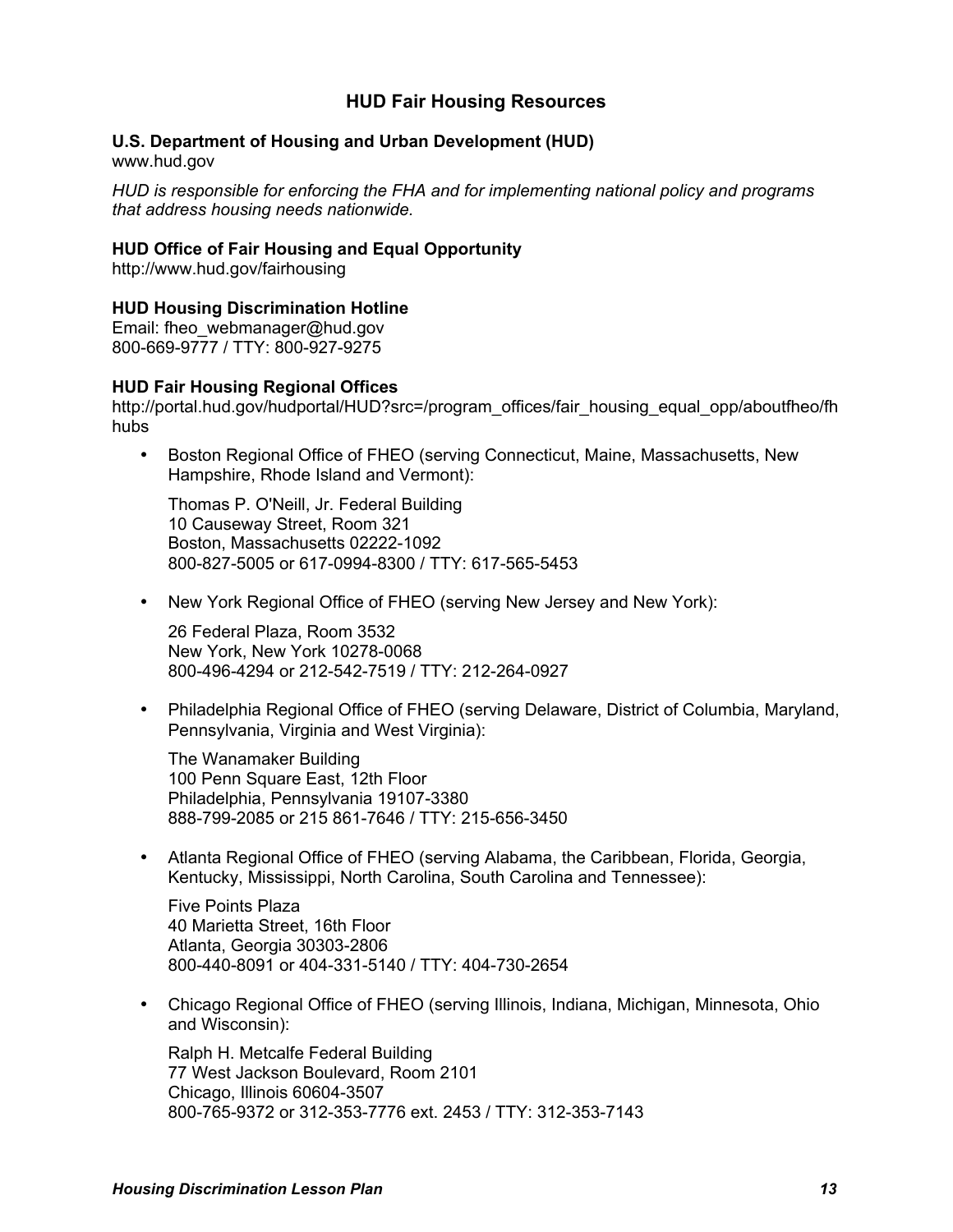• Fort Worth Regional Office of FHEO (serving Arkansas, Louisiana, New Mexico, Oklahoma and Texas):

801 Cherry Street, Unit #45 Suite 2500 Fort Worth, Texas 76102 800-669-9777 or 817-978-5900 / TTY: 817-978-5595

• Kansas City Regional Office of FHEO (serving Iowa, Kansas, Missouri and Nebraska):

Gateway Tower II 400 State Avenue, Room 200 Kansas City, Kansas 66101-2406 800-743-5323 or 913-551-6958 / TTY: 913-551-6972

• Denver Regional Office of FHEO (serving Colorado, Montana, North Dakota, South Dakota, Utah and Wyoming):

1670 Broadway Denver, Colorado 80202-4801 800-877-7353 or 303-672-5437 / TTY: 303-672-5248

• San Francisco Regional Office of FHEO (serving Arizona, American Samoa, California, Guam, Hawaii and Nevada):

600 Harrison Street, 3rd Floor San Francisco, California 94107-1387 800-347-3739 or 415-489-6524 / TTY: 415-436-6594

• Seattle Regional Office of FHEO (serving Alaska, Idaho, Oregon and Washington):

Seattle Federal Office Building 909 First Avenue, Room 205 Seattle, Washington 98104-1000 800-877-0246 or 206-220-5170 / TTY: 206-220-5185

## **Fair Housing Assistance Program (FHAP) Agencies**

http://portal.hud.gov/hudportal/HUD?src=/program\_offices/fair\_housing\_equal\_opp/partners/FH AP/agencies

*A person who believes he or she has experienced housing discrimination may contact HUD or the FHAP agency in the state or locality where the alleged discrimination occurred for help.*

## **Fair Housing Initiatives Program (FHIP)**

http://portal.hud.gov/hudportal/HUD?src=/program\_offices/fair\_housing\_equal\_opp/partners/FHI P

*Access a list of fair housing organizations and other non-profits that receive funding through HUD's Fair Housing Initiatives Program.*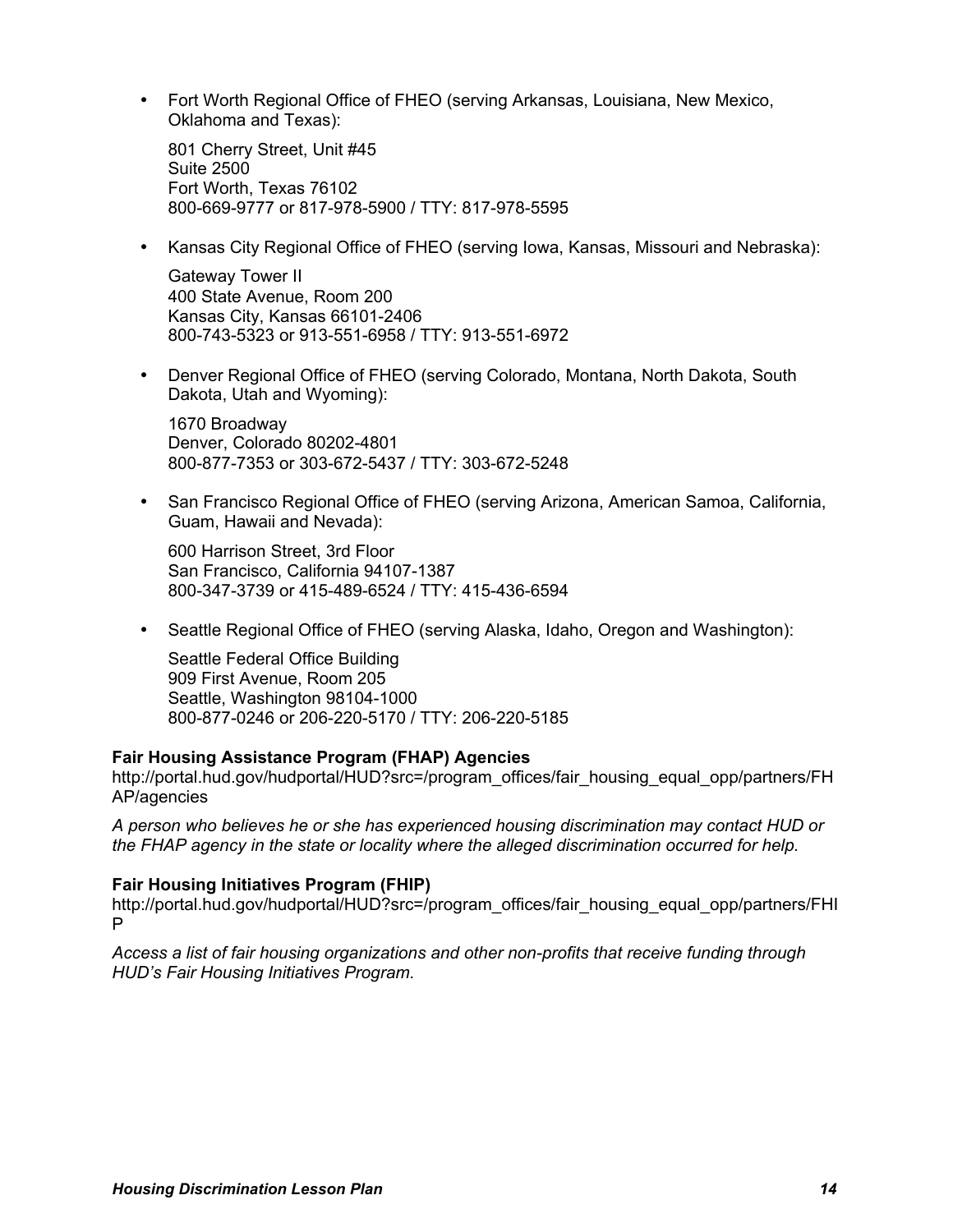# **Activity: Housing Discrimination Case Studies**

Read each scenario and identify any instances of housing discrimination. Explain which, if any, particular actions are illegal under the Fair Housing Act, or point out why an action was not discriminatory under the law, or specify what additional information you may need to decide.

**1.** An apartment seeker who uses a wheelchair has found a second-floor apartment in an older walk-up building. He asks the landlord to put in an elevator so he can reach the unit, but the landlord refuses.

\_\_\_\_\_\_\_\_\_\_\_\_\_\_\_\_\_\_\_\_\_\_\_\_\_\_\_\_\_\_\_\_\_\_\_\_\_\_\_\_\_\_\_\_\_\_\_\_\_\_\_\_\_\_\_\_\_\_\_\_\_\_\_\_\_\_\_\_\_\_\_\_\_\_\_\_ \_\_\_\_\_\_\_\_\_\_\_\_\_\_\_\_\_\_\_\_\_\_\_\_\_\_\_\_\_\_\_\_\_\_\_\_\_\_\_\_\_\_\_\_\_\_\_\_\_\_\_\_\_\_\_\_\_\_\_\_\_\_\_\_\_\_\_\_\_\_\_\_\_\_\_\_ \_\_\_\_\_\_\_\_\_\_\_\_\_\_\_\_\_\_\_\_\_\_\_\_\_\_\_\_\_\_\_\_\_\_\_\_\_\_\_\_\_\_\_\_\_\_\_\_\_\_\_\_\_\_\_\_\_\_\_\_\_\_\_\_\_\_\_\_\_\_\_\_\_\_\_\_ \_\_\_\_\_\_\_\_\_\_\_\_\_\_\_\_\_\_\_\_\_\_\_\_\_\_\_\_\_\_\_\_\_\_\_\_\_\_\_\_\_\_\_\_\_\_\_\_\_\_\_\_\_\_\_\_\_\_\_\_\_\_\_\_\_\_\_\_\_\_\_\_\_\_\_\_

**2.** A single male renter and a single, pregnant female renter both are interested in a unit in a large apartment complex. They both have good credit—his score is 788 and hers is 725—and she has references from previous landlords. He does not have any rental history or landlord references because he has been a homeowner for the past 12 years. The landlord decides to rent to the man.

\_\_\_\_\_\_\_\_\_\_\_\_\_\_\_\_\_\_\_\_\_\_\_\_\_\_\_\_\_\_\_\_\_\_\_\_\_\_\_\_\_\_\_\_\_\_\_\_\_\_\_\_\_\_\_\_\_\_\_\_\_\_\_\_\_\_\_\_\_\_\_\_\_\_\_\_ \_\_\_\_\_\_\_\_\_\_\_\_\_\_\_\_\_\_\_\_\_\_\_\_\_\_\_\_\_\_\_\_\_\_\_\_\_\_\_\_\_\_\_\_\_\_\_\_\_\_\_\_\_\_\_\_\_\_\_\_\_\_\_\_\_\_\_\_\_\_\_\_\_\_\_\_ \_\_\_\_\_\_\_\_\_\_\_\_\_\_\_\_\_\_\_\_\_\_\_\_\_\_\_\_\_\_\_\_\_\_\_\_\_\_\_\_\_\_\_\_\_\_\_\_\_\_\_\_\_\_\_\_\_\_\_\_\_\_\_\_\_\_\_\_\_\_\_\_\_\_\_\_ \_\_\_\_\_\_\_\_\_\_\_\_\_\_\_\_\_\_\_\_\_\_\_\_\_\_\_\_\_\_\_\_\_\_\_\_\_\_\_\_\_\_\_\_\_\_\_\_\_\_\_\_\_\_\_\_\_\_\_\_\_\_\_\_\_\_\_\_\_\_\_\_\_\_\_\_

**3.** A woman with a ten-year-old son and a high credit score, excellent landlord references and adequate income from child support and Social Security disability benefits is denied housing in favor of an elderly, retired couple with lower credit scores, lower income and no references.

\_\_\_\_\_\_\_\_\_\_\_\_\_\_\_\_\_\_\_\_\_\_\_\_\_\_\_\_\_\_\_\_\_\_\_\_\_\_\_\_\_\_\_\_\_\_\_\_\_\_\_\_\_\_\_\_\_\_\_\_\_\_\_\_\_\_\_\_\_\_\_\_\_\_\_\_ \_\_\_\_\_\_\_\_\_\_\_\_\_\_\_\_\_\_\_\_\_\_\_\_\_\_\_\_\_\_\_\_\_\_\_\_\_\_\_\_\_\_\_\_\_\_\_\_\_\_\_\_\_\_\_\_\_\_\_\_\_\_\_\_\_\_\_\_\_\_\_\_\_\_\_\_ \_\_\_\_\_\_\_\_\_\_\_\_\_\_\_\_\_\_\_\_\_\_\_\_\_\_\_\_\_\_\_\_\_\_\_\_\_\_\_\_\_\_\_\_\_\_\_\_\_\_\_\_\_\_\_\_\_\_\_\_\_\_\_\_\_\_\_\_\_\_\_\_\_\_\_\_ \_\_\_\_\_\_\_\_\_\_\_\_\_\_\_\_\_\_\_\_\_\_\_\_\_\_\_\_\_\_\_\_\_\_\_\_\_\_\_\_\_\_\_\_\_\_\_\_\_\_\_\_\_\_\_\_\_\_\_\_\_\_\_\_\_\_\_\_\_\_\_\_\_\_\_\_

**4.** A renter who has lived in the same first-floor apartment for many years now needs a wheelchair as the result of a degenerative disease. He submitted a written request to install a ramp into his unit at his own expense. The landlord did not respond right away. A few weeks later the landlord evicted the tenant, saying the landlord's sister would be moving into town shortly and would be living there.

\_\_\_\_\_\_\_\_\_\_\_\_\_\_\_\_\_\_\_\_\_\_\_\_\_\_\_\_\_\_\_\_\_\_\_\_\_\_\_\_\_\_\_\_\_\_\_\_\_\_\_\_\_\_\_\_\_\_\_\_\_\_\_\_\_\_\_\_\_\_\_\_\_\_\_\_ \_\_\_\_\_\_\_\_\_\_\_\_\_\_\_\_\_\_\_\_\_\_\_\_\_\_\_\_\_\_\_\_\_\_\_\_\_\_\_\_\_\_\_\_\_\_\_\_\_\_\_\_\_\_\_\_\_\_\_\_\_\_\_\_\_\_\_\_\_\_\_\_\_\_\_\_ \_\_\_\_\_\_\_\_\_\_\_\_\_\_\_\_\_\_\_\_\_\_\_\_\_\_\_\_\_\_\_\_\_\_\_\_\_\_\_\_\_\_\_\_\_\_\_\_\_\_\_\_\_\_\_\_\_\_\_\_\_\_\_\_\_\_\_\_\_\_\_\_\_\_\_\_ \_\_\_\_\_\_\_\_\_\_\_\_\_\_\_\_\_\_\_\_\_\_\_\_\_\_\_\_\_\_\_\_\_\_\_\_\_\_\_\_\_\_\_\_\_\_\_\_\_\_\_\_\_\_\_\_\_\_\_\_\_\_\_\_\_\_\_\_\_\_\_\_\_\_\_\_

**5.** A mortgage lender reviews two home loan applications. One is from a Hispanic couple purchasing a home in a neighborhood that has a large Hispanic population. The other is from a white couple purchasing a home in a predominantly white neighborhood. Both couples have approximately the same average credit scores, have similar incomes, are equally creditworthy, are borrowing roughly the same amount and are applying for the same type of 30-year fixedrate mortgage. Both couples are approved for their loans. However, the Hispanic couple is quoted a rate of 5.75%, while the white couple is quoted 5%. *(Turn page to answer.)*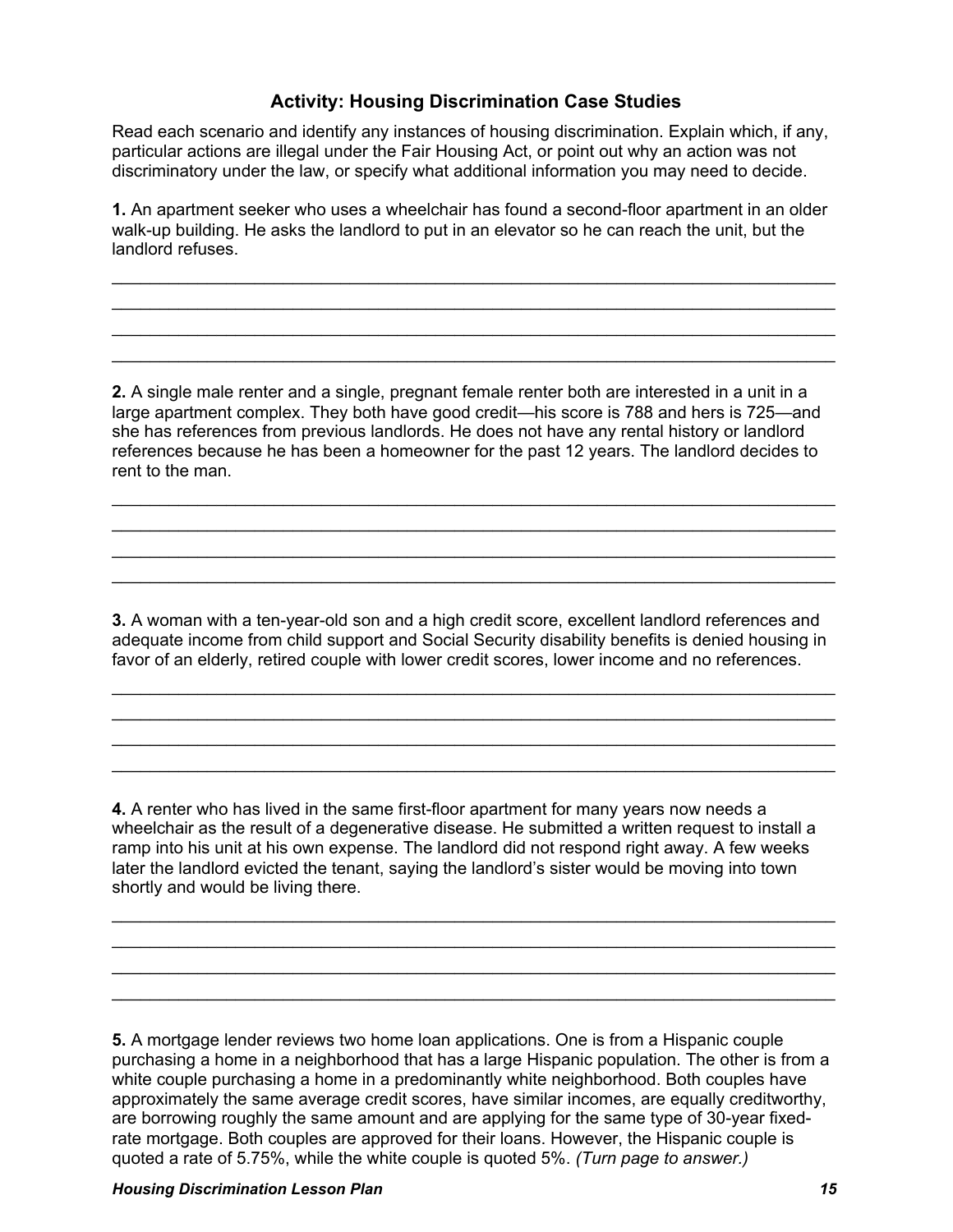**6.** An African American couple applies in person to rent a single-family home. The real estate agent tells them the unit is not available anymore, but the couple continues to see new ads for the home for six more weeks.

\_\_\_\_\_\_\_\_\_\_\_\_\_\_\_\_\_\_\_\_\_\_\_\_\_\_\_\_\_\_\_\_\_\_\_\_\_\_\_\_\_\_\_\_\_\_\_\_\_\_\_\_\_\_\_\_\_\_\_\_\_\_\_\_\_\_\_\_\_\_\_\_\_\_\_\_ \_\_\_\_\_\_\_\_\_\_\_\_\_\_\_\_\_\_\_\_\_\_\_\_\_\_\_\_\_\_\_\_\_\_\_\_\_\_\_\_\_\_\_\_\_\_\_\_\_\_\_\_\_\_\_\_\_\_\_\_\_\_\_\_\_\_\_\_\_\_\_\_\_\_\_\_ \_\_\_\_\_\_\_\_\_\_\_\_\_\_\_\_\_\_\_\_\_\_\_\_\_\_\_\_\_\_\_\_\_\_\_\_\_\_\_\_\_\_\_\_\_\_\_\_\_\_\_\_\_\_\_\_\_\_\_\_\_\_\_\_\_\_\_\_\_\_\_\_\_\_\_\_ \_\_\_\_\_\_\_\_\_\_\_\_\_\_\_\_\_\_\_\_\_\_\_\_\_\_\_\_\_\_\_\_\_\_\_\_\_\_\_\_\_\_\_\_\_\_\_\_\_\_\_\_\_\_\_\_\_\_\_\_\_\_\_\_\_\_\_\_\_\_\_\_\_\_\_\_

\_\_\_\_\_\_\_\_\_\_\_\_\_\_\_\_\_\_\_\_\_\_\_\_\_\_\_\_\_\_\_\_\_\_\_\_\_\_\_\_\_\_\_\_\_\_\_\_\_\_\_\_\_\_\_\_\_\_\_\_\_\_\_\_\_\_\_\_\_\_\_\_\_\_\_\_ \_\_\_\_\_\_\_\_\_\_\_\_\_\_\_\_\_\_\_\_\_\_\_\_\_\_\_\_\_\_\_\_\_\_\_\_\_\_\_\_\_\_\_\_\_\_\_\_\_\_\_\_\_\_\_\_\_\_\_\_\_\_\_\_\_\_\_\_\_\_\_\_\_\_\_\_ \_\_\_\_\_\_\_\_\_\_\_\_\_\_\_\_\_\_\_\_\_\_\_\_\_\_\_\_\_\_\_\_\_\_\_\_\_\_\_\_\_\_\_\_\_\_\_\_\_\_\_\_\_\_\_\_\_\_\_\_\_\_\_\_\_\_\_\_\_\_\_\_\_\_\_\_ \_\_\_\_\_\_\_\_\_\_\_\_\_\_\_\_\_\_\_\_\_\_\_\_\_\_\_\_\_\_\_\_\_\_\_\_\_\_\_\_\_\_\_\_\_\_\_\_\_\_\_\_\_\_\_\_\_\_\_\_\_\_\_\_\_\_\_\_\_\_\_\_\_\_\_\_

**7.** A woman with a Chinese accent calls regarding a home for sale in a predominantly white neighborhood. She leaves three messages but her call is never returned. Her niece, who was born in the U.S. and has no accent, calls and hears back from the real estate agent within 24 hours.

\_\_\_\_\_\_\_\_\_\_\_\_\_\_\_\_\_\_\_\_\_\_\_\_\_\_\_\_\_\_\_\_\_\_\_\_\_\_\_\_\_\_\_\_\_\_\_\_\_\_\_\_\_\_\_\_\_\_\_\_\_\_\_\_\_\_\_\_\_\_\_\_\_\_\_\_ \_\_\_\_\_\_\_\_\_\_\_\_\_\_\_\_\_\_\_\_\_\_\_\_\_\_\_\_\_\_\_\_\_\_\_\_\_\_\_\_\_\_\_\_\_\_\_\_\_\_\_\_\_\_\_\_\_\_\_\_\_\_\_\_\_\_\_\_\_\_\_\_\_\_\_\_ \_\_\_\_\_\_\_\_\_\_\_\_\_\_\_\_\_\_\_\_\_\_\_\_\_\_\_\_\_\_\_\_\_\_\_\_\_\_\_\_\_\_\_\_\_\_\_\_\_\_\_\_\_\_\_\_\_\_\_\_\_\_\_\_\_\_\_\_\_\_\_\_\_\_\_\_ \_\_\_\_\_\_\_\_\_\_\_\_\_\_\_\_\_\_\_\_\_\_\_\_\_\_\_\_\_\_\_\_\_\_\_\_\_\_\_\_\_\_\_\_\_\_\_\_\_\_\_\_\_\_\_\_\_\_\_\_\_\_\_\_\_\_\_\_\_\_\_\_\_\_\_\_

**8.** A couple with two children is asked to pay a higher security deposit than a couple without children in an identical apartment next door.

\_\_\_\_\_\_\_\_\_\_\_\_\_\_\_\_\_\_\_\_\_\_\_\_\_\_\_\_\_\_\_\_\_\_\_\_\_\_\_\_\_\_\_\_\_\_\_\_\_\_\_\_\_\_\_\_\_\_\_\_\_\_\_\_\_\_\_\_\_\_\_\_\_\_\_\_ \_\_\_\_\_\_\_\_\_\_\_\_\_\_\_\_\_\_\_\_\_\_\_\_\_\_\_\_\_\_\_\_\_\_\_\_\_\_\_\_\_\_\_\_\_\_\_\_\_\_\_\_\_\_\_\_\_\_\_\_\_\_\_\_\_\_\_\_\_\_\_\_\_\_\_\_ \_\_\_\_\_\_\_\_\_\_\_\_\_\_\_\_\_\_\_\_\_\_\_\_\_\_\_\_\_\_\_\_\_\_\_\_\_\_\_\_\_\_\_\_\_\_\_\_\_\_\_\_\_\_\_\_\_\_\_\_\_\_\_\_\_\_\_\_\_\_\_\_\_\_\_\_ \_\_\_\_\_\_\_\_\_\_\_\_\_\_\_\_\_\_\_\_\_\_\_\_\_\_\_\_\_\_\_\_\_\_\_\_\_\_\_\_\_\_\_\_\_\_\_\_\_\_\_\_\_\_\_\_\_\_\_\_\_\_\_\_\_\_\_\_\_\_\_\_\_\_\_\_

\_\_\_\_\_\_\_\_\_\_\_\_\_\_\_\_\_\_\_\_\_\_\_\_\_\_\_\_\_\_\_\_\_\_\_\_\_\_\_\_\_\_\_\_\_\_\_\_\_\_\_\_\_\_\_\_\_\_\_\_\_\_\_\_\_\_\_\_\_\_\_\_\_\_\_\_ \_\_\_\_\_\_\_\_\_\_\_\_\_\_\_\_\_\_\_\_\_\_\_\_\_\_\_\_\_\_\_\_\_\_\_\_\_\_\_\_\_\_\_\_\_\_\_\_\_\_\_\_\_\_\_\_\_\_\_\_\_\_\_\_\_\_\_\_\_\_\_\_\_\_\_\_ \_\_\_\_\_\_\_\_\_\_\_\_\_\_\_\_\_\_\_\_\_\_\_\_\_\_\_\_\_\_\_\_\_\_\_\_\_\_\_\_\_\_\_\_\_\_\_\_\_\_\_\_\_\_\_\_\_\_\_\_\_\_\_\_\_\_\_\_\_\_\_\_\_\_\_\_ \_\_\_\_\_\_\_\_\_\_\_\_\_\_\_\_\_\_\_\_\_\_\_\_\_\_\_\_\_\_\_\_\_\_\_\_\_\_\_\_\_\_\_\_\_\_\_\_\_\_\_\_\_\_\_\_\_\_\_\_\_\_\_\_\_\_\_\_\_\_\_\_\_\_\_\_

**9.** A couple with a teenage child is denied housing in a senior housing complex.

**10.** A woman applies for an apartment. She has good credit and the required deposit. When the property manager calls the prospective tenant's previous landlord, she finds out that the woman and her ex-partner used to throw loud, late-night parties that caused some of the other tenants to complain. The property manager turns down her rental application.

\_\_\_\_\_\_\_\_\_\_\_\_\_\_\_\_\_\_\_\_\_\_\_\_\_\_\_\_\_\_\_\_\_\_\_\_\_\_\_\_\_\_\_\_\_\_\_\_\_\_\_\_\_\_\_\_\_\_\_\_\_\_\_\_\_\_\_\_\_\_\_\_\_\_\_\_ \_\_\_\_\_\_\_\_\_\_\_\_\_\_\_\_\_\_\_\_\_\_\_\_\_\_\_\_\_\_\_\_\_\_\_\_\_\_\_\_\_\_\_\_\_\_\_\_\_\_\_\_\_\_\_\_\_\_\_\_\_\_\_\_\_\_\_\_\_\_\_\_\_\_\_\_ \_\_\_\_\_\_\_\_\_\_\_\_\_\_\_\_\_\_\_\_\_\_\_\_\_\_\_\_\_\_\_\_\_\_\_\_\_\_\_\_\_\_\_\_\_\_\_\_\_\_\_\_\_\_\_\_\_\_\_\_\_\_\_\_\_\_\_\_\_\_\_\_\_\_\_\_ \_\_\_\_\_\_\_\_\_\_\_\_\_\_\_\_\_\_\_\_\_\_\_\_\_\_\_\_\_\_\_\_\_\_\_\_\_\_\_\_\_\_\_\_\_\_\_\_\_\_\_\_\_\_\_\_\_\_\_\_\_\_\_\_\_\_\_\_\_\_\_\_\_\_\_\_

**11.** A rental complex advertises a spacious one-bedroom apartment. When a couple with a newborn applies, the property manager turns down their rental request, saying that a onebedroom is not sufficient for three people. *(Turn page to answer.)*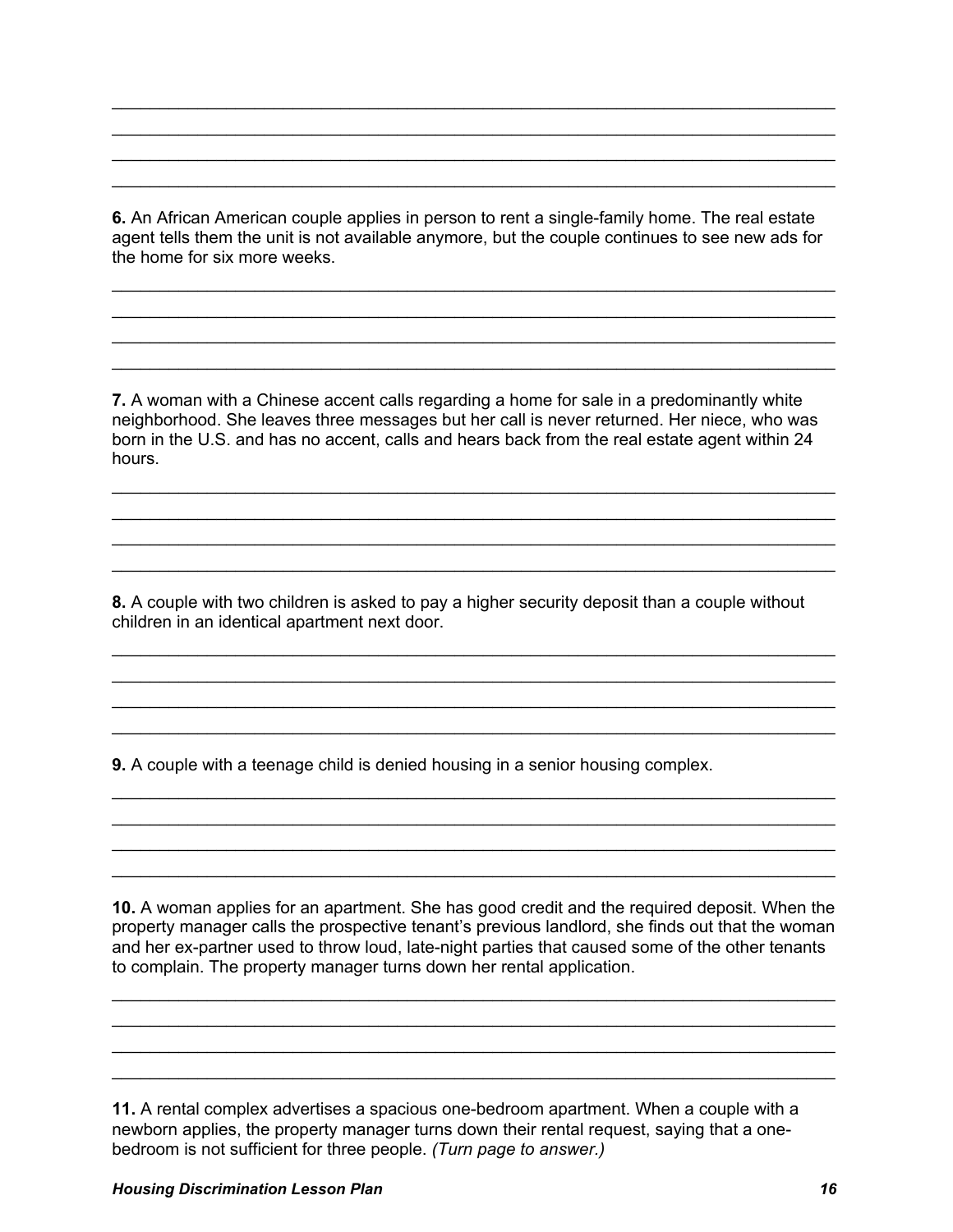**12.** A homeowner who lives in one unit of a duplex places an ad to rent out the other unit: "Lovely one-bedroom unit in duplex, large garden, hardwood floors. Predominantly Latino neighborhood. Single female preferred. No pets—even seeing-eye dogs—and no children. \$850/mo. 555-555-5555."

\_\_\_\_\_\_\_\_\_\_\_\_\_\_\_\_\_\_\_\_\_\_\_\_\_\_\_\_\_\_\_\_\_\_\_\_\_\_\_\_\_\_\_\_\_\_\_\_\_\_\_\_\_\_\_\_\_\_\_\_\_\_\_\_\_\_\_\_\_\_\_\_\_\_\_\_ \_\_\_\_\_\_\_\_\_\_\_\_\_\_\_\_\_\_\_\_\_\_\_\_\_\_\_\_\_\_\_\_\_\_\_\_\_\_\_\_\_\_\_\_\_\_\_\_\_\_\_\_\_\_\_\_\_\_\_\_\_\_\_\_\_\_\_\_\_\_\_\_\_\_\_\_ \_\_\_\_\_\_\_\_\_\_\_\_\_\_\_\_\_\_\_\_\_\_\_\_\_\_\_\_\_\_\_\_\_\_\_\_\_\_\_\_\_\_\_\_\_\_\_\_\_\_\_\_\_\_\_\_\_\_\_\_\_\_\_\_\_\_\_\_\_\_\_\_\_\_\_\_ \_\_\_\_\_\_\_\_\_\_\_\_\_\_\_\_\_\_\_\_\_\_\_\_\_\_\_\_\_\_\_\_\_\_\_\_\_\_\_\_\_\_\_\_\_\_\_\_\_\_\_\_\_\_\_\_\_\_\_\_\_\_\_\_\_\_\_\_\_\_\_\_\_\_\_\_

\_\_\_\_\_\_\_\_\_\_\_\_\_\_\_\_\_\_\_\_\_\_\_\_\_\_\_\_\_\_\_\_\_\_\_\_\_\_\_\_\_\_\_\_\_\_\_\_\_\_\_\_\_\_\_\_\_\_\_\_\_\_\_\_\_\_\_\_\_\_\_\_\_\_\_\_ \_\_\_\_\_\_\_\_\_\_\_\_\_\_\_\_\_\_\_\_\_\_\_\_\_\_\_\_\_\_\_\_\_\_\_\_\_\_\_\_\_\_\_\_\_\_\_\_\_\_\_\_\_\_\_\_\_\_\_\_\_\_\_\_\_\_\_\_\_\_\_\_\_\_\_\_ \_\_\_\_\_\_\_\_\_\_\_\_\_\_\_\_\_\_\_\_\_\_\_\_\_\_\_\_\_\_\_\_\_\_\_\_\_\_\_\_\_\_\_\_\_\_\_\_\_\_\_\_\_\_\_\_\_\_\_\_\_\_\_\_\_\_\_\_\_\_\_\_\_\_\_\_ \_\_\_\_\_\_\_\_\_\_\_\_\_\_\_\_\_\_\_\_\_\_\_\_\_\_\_\_\_\_\_\_\_\_\_\_\_\_\_\_\_\_\_\_\_\_\_\_\_\_\_\_\_\_\_\_\_\_\_\_\_\_\_\_\_\_\_\_\_\_\_\_\_\_\_\_

**13.** An African American couple visits an insurance agent's office to request a premium quote for homeowners insurance. The agent tells the applicants that she cannot provide a quote until she inspects the home, and that she needs the mortgage lender's name and phone number so she can call and get information on the property. White neighbors, who referred the couple to the agent, said they were not required to have a home inspection and received a quote while still in the agent's office.

\_\_\_\_\_\_\_\_\_\_\_\_\_\_\_\_\_\_\_\_\_\_\_\_\_\_\_\_\_\_\_\_\_\_\_\_\_\_\_\_\_\_\_\_\_\_\_\_\_\_\_\_\_\_\_\_\_\_\_\_\_\_\_\_\_\_\_\_\_\_\_\_\_\_\_\_ \_\_\_\_\_\_\_\_\_\_\_\_\_\_\_\_\_\_\_\_\_\_\_\_\_\_\_\_\_\_\_\_\_\_\_\_\_\_\_\_\_\_\_\_\_\_\_\_\_\_\_\_\_\_\_\_\_\_\_\_\_\_\_\_\_\_\_\_\_\_\_\_\_\_\_\_ \_\_\_\_\_\_\_\_\_\_\_\_\_\_\_\_\_\_\_\_\_\_\_\_\_\_\_\_\_\_\_\_\_\_\_\_\_\_\_\_\_\_\_\_\_\_\_\_\_\_\_\_\_\_\_\_\_\_\_\_\_\_\_\_\_\_\_\_\_\_\_\_\_\_\_\_ \_\_\_\_\_\_\_\_\_\_\_\_\_\_\_\_\_\_\_\_\_\_\_\_\_\_\_\_\_\_\_\_\_\_\_\_\_\_\_\_\_\_\_\_\_\_\_\_\_\_\_\_\_\_\_\_\_\_\_\_\_\_\_\_\_\_\_\_\_\_\_\_\_\_\_\_

**14.** A Native American family puts in a full-price bid on a home in a predominantly white neighborhood. The real estate agent reveals that the seller is motivated, and there are no other bids on the property. The next day, the real estate agent informs the buyers that the seller has rejected their offer. The seller provides no reason and does not make a counter-offer.

\_\_\_\_\_\_\_\_\_\_\_\_\_\_\_\_\_\_\_\_\_\_\_\_\_\_\_\_\_\_\_\_\_\_\_\_\_\_\_\_\_\_\_\_\_\_\_\_\_\_\_\_\_\_\_\_\_\_\_\_\_\_\_\_\_\_\_\_\_\_\_\_\_\_\_\_ \_\_\_\_\_\_\_\_\_\_\_\_\_\_\_\_\_\_\_\_\_\_\_\_\_\_\_\_\_\_\_\_\_\_\_\_\_\_\_\_\_\_\_\_\_\_\_\_\_\_\_\_\_\_\_\_\_\_\_\_\_\_\_\_\_\_\_\_\_\_\_\_\_\_\_\_ \_\_\_\_\_\_\_\_\_\_\_\_\_\_\_\_\_\_\_\_\_\_\_\_\_\_\_\_\_\_\_\_\_\_\_\_\_\_\_\_\_\_\_\_\_\_\_\_\_\_\_\_\_\_\_\_\_\_\_\_\_\_\_\_\_\_\_\_\_\_\_\_\_\_\_\_ \_\_\_\_\_\_\_\_\_\_\_\_\_\_\_\_\_\_\_\_\_\_\_\_\_\_\_\_\_\_\_\_\_\_\_\_\_\_\_\_\_\_\_\_\_\_\_\_\_\_\_\_\_\_\_\_\_\_\_\_\_\_\_\_\_\_\_\_\_\_\_\_\_\_\_\_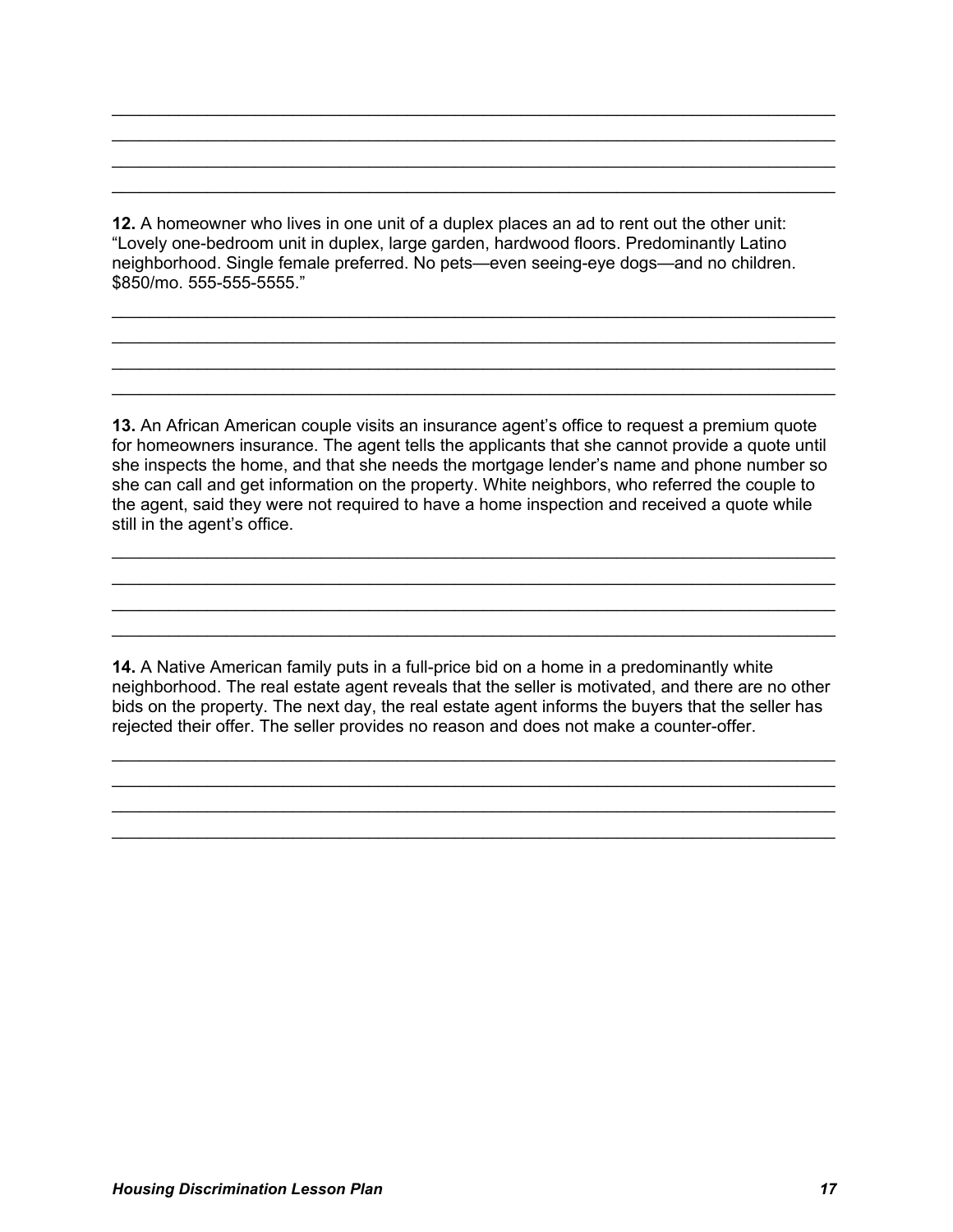# **Key to Housing Discrimination Case Studies Activity**

**1.** An apartment seeker who uses a wheelchair has found a second-floor apartment in an older walk-up building. He asks the landlord to put in an elevator so he can reach the unit, but the landlord refuses.

*Answer: Landlords must be willing to allow "reasonable" modifications for disabled tenants at the tenant's expense—for example, installing grab bars in the bathroom or a ramp to travel between rooms separated by a step. Putting an elevator into an existing building would likely be a fundamental alteration of the property and thus unreasonable and, if so, it would not be illegal for the landlord to refuse the request.*

**2.** A single male renter and a single, pregnant female renter both are interested in a unit in a large apartment complex. They both have good credit—his score is 788 and hers is 725—and she has references from previous landlords. He does not have any rental history or landlord references because he has been a homeowner for the past 12 years. The landlord decides to rent to the man.

*Answer: While the landlord may have chosen the male tenant for discriminatory reasons either sexism or because the woman was going to have a child (familial status)—it is impossible to know for sure because the man also had a higher credit score (an objective selection criterion). And while he did not have any landlord references, he had a good reason for that. In order to know whether the FHA was violated, we would need to know what reason the landlord gave for the denial and whether, based on the facts, that reason was just a pretext (a fictitious reason offered up to conceal the real reason) for discrimination.*

*Often, it is difficult or impossible to answer such questions. In some cases, discrimination may be shown through a fair housing test. In a test, a fair housing organization or group sends testers posing as buyers or renters who are the same in every respect except for their membership in a protected class (one being a member, the other not). The goal of the test is to discover if the testers are treated differently in ways that are discriminatory under the Fair Housing Act or state or local fair housing laws.*

**3.** A woman with a ten-year-old son and a high credit score, excellent landlord references and adequate income from child support and Social Security disability benefits is denied housing in favor of an elderly, retired couple with lower credit scores, lower income and no references.

*Answer: The woman and her ten year-old son, whose application was rejected in favor of lessqualified renters, have good reason to suspect that they were discriminated against because of familial status (having children under 18) or disability. (Except in very limited circumstances, landlords are not allowed to ask if you have a disability, but in this case the mother revealed her disability to the landlord when she listed disability benefits as one source of income.) An investigation into these allegations would focus on what justification the landlord gives for the decision and whether it was pretextual.*

**4.** A renter who has lived in the same first-floor apartment for many years now needs a wheelchair as the result of a degenerative disease. He submitted a written request to install a ramp into his unit at his own expense. The landlord did not respond right away. A few weeks later the landlord evicted the tenant, saying the landlord's sister would be moving into town shortly and would be living there.

*Answer: The answer to whether the landlord violated the FHA depends on the true motivation behind the eviction. If the eviction was conducted for some reason having nothing to do with the reasonable modification request, it does not violate the FHA. The timing, however, is suspicious. Further inquiry would be necessary to determine, for example, whether the landlord had any objection to granting the request, whether the landlord had provided the necessary prior notice to the tenant prior to the eviction, and whether the sister really did need the apartment.* 

*Housing Discrimination Lesson Plan 18*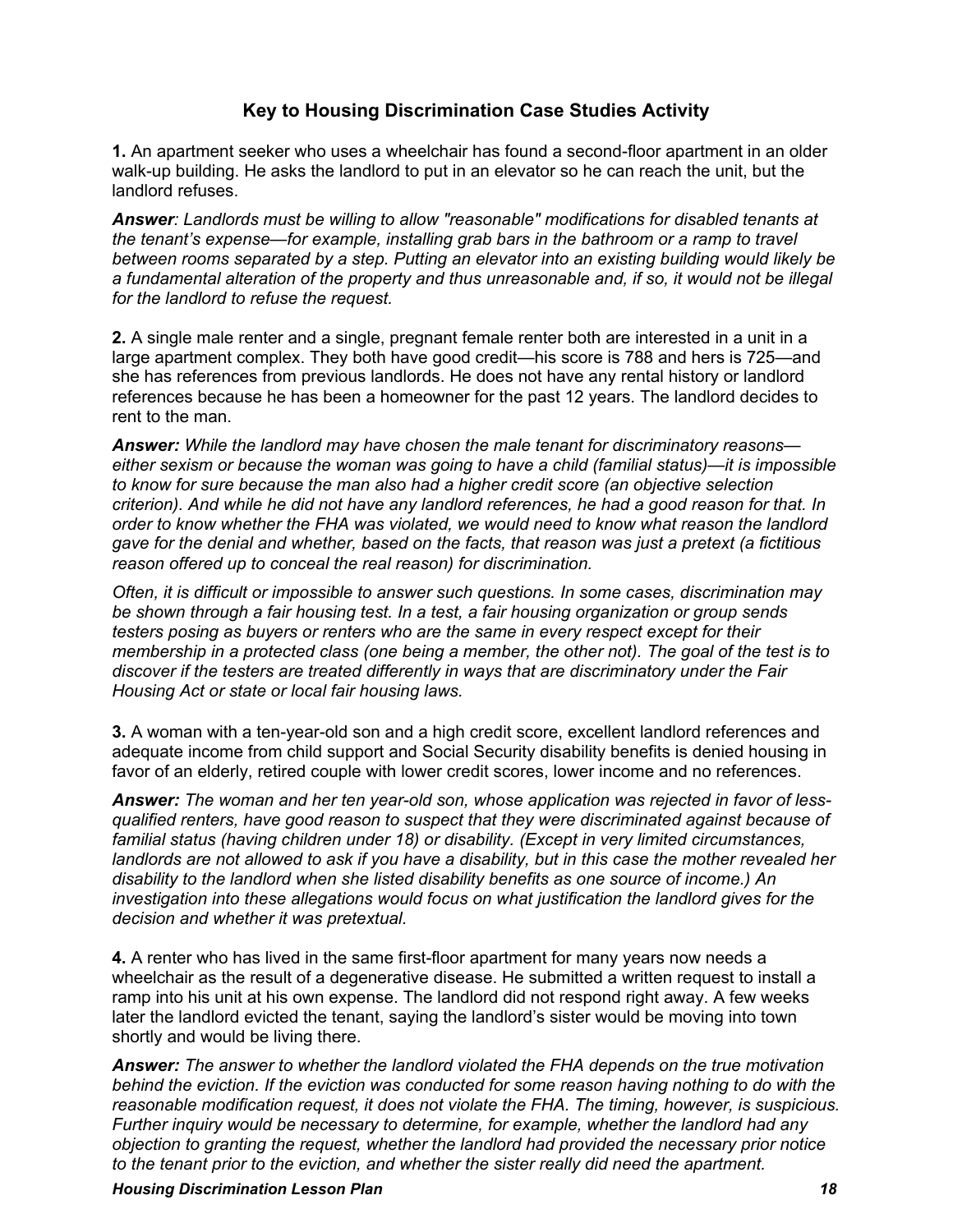**5.** A mortgage lender reviews two home loan applications. One is from a Hispanic couple purchasing a home in a neighborhood that has a large Hispanic population. The other is from a white couple purchasing a home in a predominantly white neighborhood. Both couples have approximately the same average credit scores, have similar incomes, are equally creditworthy, are borrowing roughly the same amount and are applying for the same type of 30-year fixedrate mortgage. Both couples are approved for their loans. However, the Hispanic couple is quoted a rate of 5.75%, while the white couple is quoted 5%.

*Answer: If their qualifications and the mortgage products truly are the same or very similar, the Hispanic borrowers have good reason to suspect the higher rate was due to discrimination because of national origin—either because they are Hispanic or because the home they are financing is in a Hispanic neighborhood.*

**6.** An African American couple applies in person to rent a single-family home. The real estate agent tells them the unit is not available anymore, but the couple continues to see new ads for the home for six more weeks.

*Answer: If the homeowner were renting the home on his/her own, the property might be exempt from many of the FHA's prohibitions against rental discrimination and, if so, the owner could rent to whomever s/he wants to. But because the property owner is using a real estate agent to rent the property, this exemption does not apply. In this case, the rejected African American couple has good reason to suspect racial discrimination. An investigation into these allegations would*  focus on whether the agent had any reason for continuing to list the home after telling the *couple it was no longer available.*

**7.** A woman with a Chinese accent calls regarding a home for sale in a predominantly white neighborhood. She leaves three messages but her call is never returned. Her niece, who was born in the U.S. and has no accent, calls and hears back from the real estate agent within 24 hours.

*Answer: The woman who never receives a call back has good reason to suspect discrimination because of national origin. An investigation into these allegations would focus on why the agent called the niece back and other potential evidence of unequal treatment by the agent.*

**8.** A couple with two children is asked to pay a higher security deposit than a couple without children in an identical apartment next door.

*Answer: Landlords may charge tenants a reasonable security deposit, which could vary based on the size of the unit or other valid criteria such as credit score. But a family could not be charged a higher deposit just because they have children.*

**9.** A couple with a teenage child is denied housing in a senior housing complex.

*Answer: The Housing for Older Persons Act (HOPA) exempts certain housing for older persons from the FHA's prohibition against "familial status" discrimination. To qualify for the exemption, the housing provider must show that the housing is either provided under a state or federal program that HUD has determined is specifically designed or operated to assist elderly persons (as defined in the state or federal program); or intended for, and solely occupied by, persons 62 years of age or older; or intended and operated for occupancy by persons 55 years of age or older, which satisfies several other requirements contained in the FHA and its implementing regulations. If the housing complex in this case meets the HOPA requirements, then it has not violated the FHA.*

**10.** A woman applies for an apartment. She has good credit and the required deposit. When the property manager calls the prospective tenant's previous landlord, she finds out that the woman and her ex-partner used to throw loud, late-night parties that caused some of the other tenants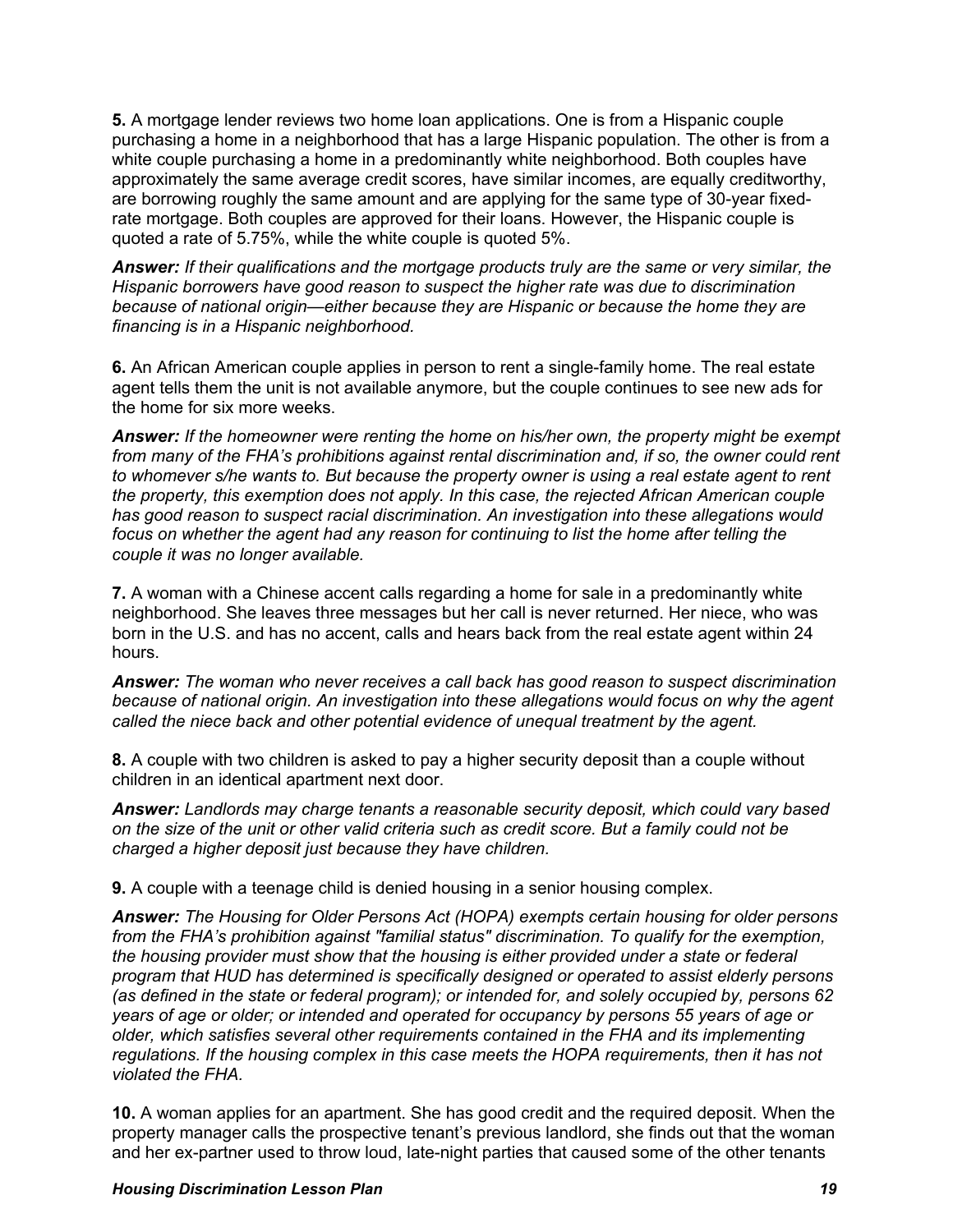to complain. The property manager turns down her rental application.

*Answer: Regardless of how high a prospective tenant's credit score or income is, a record of rowdiness or behavior that has disturbed other tenants are valid reasons to reject the application.* 

**11.** A rental complex advertises a spacious one-bedroom apartment. When a couple with a newborn applies, the property manager turns down their rental application, saying that a onebedroom is not sufficient for three people.

*Answer: Owners and managers have the right to implement reasonable occupancy requirements based on factors such as the number and size of bedrooms and the overall size of the home. Generally speaking, HUD considers two persons to a bedroom reasonable. However, in a case like this, where the third resident is a newborn, and the apartment is spacious, the landlord's refusal to rent may violate the FHA. Evidence that a landlord applies unreasonably low occupancy limits as a method of keeping children and minorities out would establish a separate, independent violation of the Act.* 

**12.** A homeowner who lives in one unit of a duplex places an ad to rent out the other unit: "Lovely one-bedroom unit in duplex, large garden, hardwood floors. Predominantly Latino neighborhood. Single female preferred. No pets—even seeing-eye dogs—and no children. \$850/mo. 555-555-5555."

*Answer: There is a lot wrong with this ad: Indicating the racial makeup of the neighborhood, stating a preference for one gender over another, prohibiting seeing-eye dogs and banning children are all discriminatory. (Specifying "single" female also would be discriminatory in those states with laws prohibiting discrimination based on marital status.) Remember, even owners of properties that are exempt from some of the FHA's prohibitions are not allowed to run discriminatory ads.* 

**13.** An African American couple visits an insurance agent's office to request a premium quote for homeowners insurance. The agent tells the applicants that she cannot provide a quote until she inspects the home and that she needs the mortgage lender's name and phone number so she can call and get information on the property. White neighbors, who referred the couple to the agent, said they were not required to have a home inspection and received a quote while still in the agent's office.

*Answer: Homeowners insurance providers that base decisions on race violate the FHA; that may be the case in this situation. Insurance discrimination may include applying company policies differently because of race or other protected characteristic (for example, by requiring the African American couple to go through an inspection but not requiring that of the white couple) or impeding coverage (for example, by making an applicant go through additional steps, such as providing difficult-to-gather information).*

**14.** A Native American family puts in a full-price bid on a home in a predominantly white neighborhood. The real estate agent reveals that the seller is motivated, and there are no other bids on the property. The next day, the real estate agent informs the buyers that the seller has rejected their offer. The seller provides no reason and does not make a counter-offer.

*Answer: Since we have a motivated seller and no competing offers, it is suspicious that s/he did not accept a full-price offer or make a counter-offer. Refusing to negotiate with qualified prospective buyers because of race, color or national origin, when using a real estate agent or broker, is a form of housing discrimination. An investigation into these allegations would focus on why the seller was not interested in the offer, whether he or she knew that the potential buyer was a Native American, and whether the house ever sold and for what price.*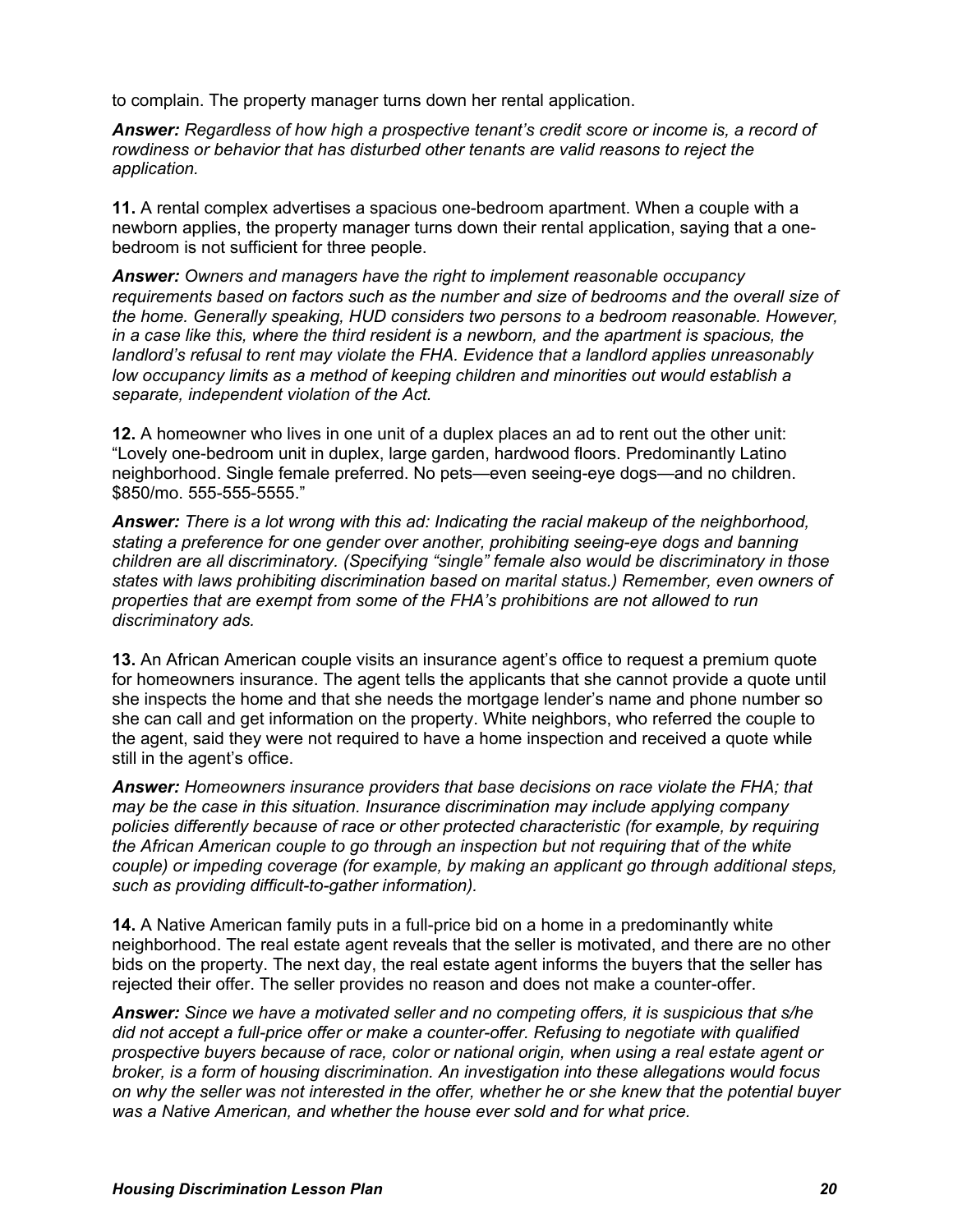# **Housing Discrimination Crossword**



Across

- $\overline{3}$ Process of facilitating agreement to resolve a fair housing complaint
- Housing for Older Persons Act 4
- $5 -$ Must be filed with HUD within one year of occurrence or termination of<br>the discrimination
- $7<sup>7</sup>$ Playing on people prejudices to get them to leave their property
- q State or local laws must be substantially this when compared to federal fair housing laws for HUD to transfer your complaint to a state or local agency for processing
- 13 FHA (3 Words)
- 14 Type of discrimination that includes imposing different loan terms or conditions
- 15 An exception to normal tenant rules
- 18 Damages awarded as punishment beyond that needed to compensate the complainant
- 20 Type of discrimination that includes charging a higher premium based on race
- 21 Refusing to make loans or sell insurance in minority neighborhoods
- 22 Number of HUD regional offices
- 23 Status that refers to the presence of children under 18 in the home

Down

- $\mathbf{1}$ The act of blocking someone's right to housing because of membership in a protected group
- Free legal counsel
- Physical alterations to a property 6 necessary for a disabled tenant
- The party that the complaint alleges  $\mathsf{R}$ discriminated
- 10 Everyone has a right to this type of housing opportunity
- 11 You can do this if you are not happy with the decision in your discrimination case
- 12 Department of Housing and Urban Development
- 16 An artificially low one makes it harder to get a mortgage
- 17 Encouraging buyers to shop for real estate in certain neighborhoods
- 19 Housing that is not required to comply with certain FHA rules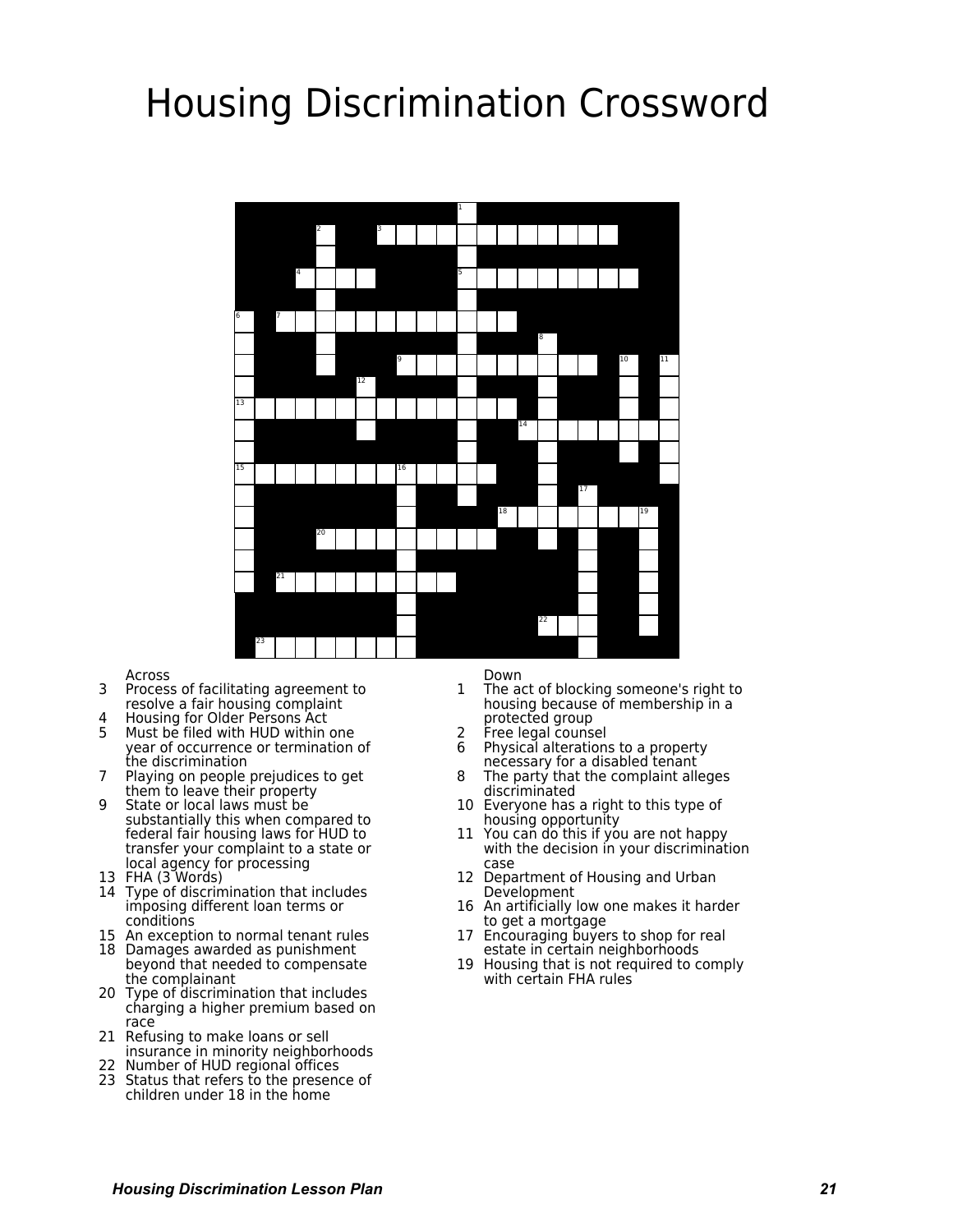# **Housing Discrimination Crossword**



#### Across

- 3 Process of facilitating agreement to resolve a fair housing complaint
- 4 Housing for Older Persons Act<br>5 Nust be filed with HUD within
- Must be filed with HUD within one year of occurrence or termination of the discrimination
- 7 Playing on people prejudices to get them to leave their property
- 9 State or local laws must be substantially this when compared to federal fair housing laws for HUD to transfer your complaint to a state or local agency for processing
- 13 FHA (3 Words)
- 14 Type of discrimination that includes imposing different loan terms or conditions
- 15 An exception to normal tenant rules
- 18 Damages awarded as punishment beyond that needed to compensate the complainant
- 20 Type of discrimination that includes charging a higher premium based on race
- 21 Refusing to make loans or sell insurance in minority neighborhoods
- 22 Number of HUD regional offices
- 23 Status that refers to the presence of children under 18 in the home

Down

- 1 The act of blocking someone's right to housing because of membership in a protected group
- 2 Free legal counsel
- 6 Physical alterations to a property necessary for a disabled tenant
- 8 The party that the complaint alleges discriminated
- 10 Everyone has a right to this type of housing opportunity.
- 11 You can do this if you are not happy with the decision in your discrimination case
- 12 Department of Housing and Urban Development
- 16 An artificially low one makes it harder to get a mortgage
- 17 Encouraging buyers to shop for real estate in certain neighborhoods
- 19 Housing that is not required to comply with certain FHA rules